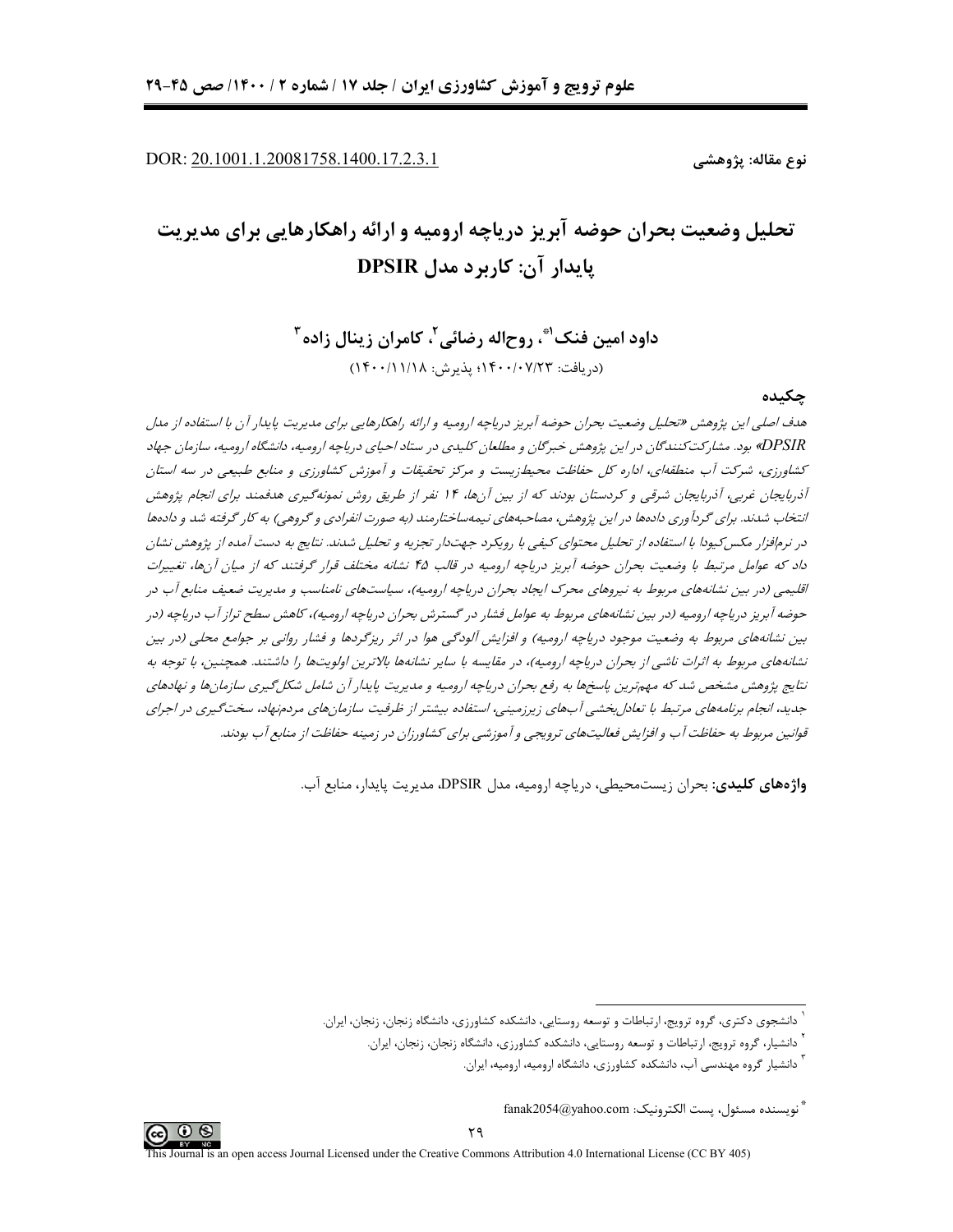مقدمه

امروزه، کره زمین به طور جدی بـا معضل تخریب محیطزیست مواجه شده است به نحوی که هر روز مراکز تحقیقاتی نسبت به بروز رویدادها و مسائل زیستمحیطی پرشماری در مناطق مختلف دنیا هشدار میدهند. در واقع، تخریب محیطزیست یک تهدید در سطح بینالمللی محسوب میشود که شناسایی ریشهها و نتایج آن و در عین حال راهکارهای ضروری برای مقابله با آن بسیار دشوار است. از طرفی، این چالش در سطح جهان به طور فزایندهای گستردهتر میشود، زیرا مردم در سرتاسر جهان به مناطق صنعتی که از نظر زیستمحیطی آسیبپذیر هستند، بیش از ظرفیت مجاز آنها فشار وارد آورده و در نتیجه مشكلات زيستمحيطى را چندين برابر مى كنند (Kendra et al, 2019). به عبارتى، بخش قابلتوجهى از مسائل و مشكلات زیستمحیطی که تهدید اساسی برای حیات خود انسان نیز به شمار میروند، ریشه در فعالیتها و رفتارهای غیرمسئولانه جوامع بشری دارند (Sun et al., 2020; Yuan et al., 2021). در چنین شرایطی، رفع مشکلات زیستمحیطی به طور قطع نیازمند بازبینی در رابطه بین انسان و طبیعت و اصلاح شیوهها و رویههای مدیریت منابع زیستمحیطی است ( ,Zhao et al 2020). در بین منابع طبیعی و زیستمحیطی مختلف، آب ماده خام با ارزشی است که اهمیت بسیار فراوانی برای جامعه بشری دارد به نحوی که بدون آن امکان زندگی و توسعه جامعه میسر نیست (Oppeltova & Novak, 2020). در واقع، آب اصلی ترین بخش یک اکوسیستم است که کاهش کمیت و کیفیت آن هر دو اثرات منفی زیادی روی اکوسیستم بر جای گذاشته و خسارات جبرانناپذیری را بر منابع غذایی طبیعی و موجودات زنده وارد میکند (شفائی و همکاران، ۱۳۹۱).

ایران به عنوان کشوری که بخش گستردهای از آن در منطقه خشک و نیمهخشک قرار گرفته و از تنشهای آبی فراوانی رنج میبرد، با دورنمایی نگران کننده روبرو است (رضایان و رضایان، ۱۳۹۵؛ محمدزاده و همکاران، ۱۳۹۹)؛ خشک شدن تالابها و رودخانهها، کاهش منابع آب زیرزمینی، جیرهبندی آب، کاهش عملکرد تولیدات کشاورزی و آسیب جدی به اکوسیستمها، بخشی از چالشهای ناشی از کمبود منابع آب به شمار می وند (Goharian & Azizpour, 2020). در این زمینه، یکی از مهمترین چالشها و مسائل زیستمحیطی کشور در سالهای اخیر که به دلیل کمآبی به وقوع پیوسته است، بحران ناشی از خشک شدن دریاچه ارومیه بوده است (Taheri et al., 2019). دریاچه ارومیه در شمالغربی کشور در موقعیت جغرافیایی بین ۳۷ درجه و ۴ دقیقه تا ۳۸ درجه و ۱۷ دقیقه عرض شمالی و ۴۵ تا ۴۶ درجه طول شرقی در استانهای آذربایجان غربی، آذربایجان شرقی و کردستان واقع شده است. این دریاچه از سوی یونسکو به عنوان ذخیرهگاه زیستکره معرفی شده و بسیاری از تالابهای اقماری آب شیرین و آب شور اطراف دریاچه به لحاظ تنوع زیستی اهمیت جهانی دارند (سیاح مفضلی و سادات رحمتي، ١٣٩۶). با وجود اهميت درياچه اروميه به لحاظ زيستبومي، اقتصادي، اجتماعي، علمي و تحقيقاتي، مطالعات انجام شده حاکی از آن است که خطرهای جدی این اکوسیستم را تهدید میکند و علائمی مبنی بر کاهش کارکردهای اکولوژیکی آن مشاهده میشود (عباسپور و همکاران، ۱۳۹۴). بر اساس اطلاعات ثبت شده، آب دریاچه ارومیه در ۲۰ سال اخیر به طور متوسط سالیانه با افت ۴۰ سانتیمتری مواجه بوده است (کمیته سیاستگذاری دانشگاه شریف، ۱۳۹۷)، به نحوی که طی این سالها در حدود ۳۰ میلیارد مترمکعب از حجم آب دریاچه کاهش یافته است (دهقانی سانیج و همکاران، ۱۳۹۹). با توجه به عمق کم دریاچه ارومیه، این میزان افت تراز منجر به خشکی درصد قابل.ملاحظهای از سطح دریاچه شده و از پهنه ۵۷۰۰ کیلومتری آن تنها در حدود پنج الی ده درصد باقیمانده است (دهقانی سانیج و همکاران، ۱۳۹۹). وقوع چنین تغییراتی، وضعیت دریاچه ارومیه را با تهدید جدی تغییر به سمت شرایطی بازگشتناپذیر مواجه کرده (سیاح مفضلی و سادات رحمتی، ۱۳۹۶) و پیامدهای زیستمحیطی بسیار نامطلوبی همچون از بین رفتن تنوع زیستی، افزایش گرد و غبار، فرسایش خاک و ساير موارد را به دنبال داشته است (ليث و همكاران، ۴۰۰؛ Ebrahimi Sarindizaj & Zarghami, 2019; Abadi, 2019؛ به طور مهمتر، از آنجایی که بیش از پنج میلیون نفر در حوضه آبریز دریاچه ارومیه زندگی میکنند، خشک شدن این دریاچه تأثیر بسیار مخربی بر فعالیتهای کشاورزی و معیشت جوامع محلی به ویژه ساکنان روستایی پیرامون دریاچه ارومیه بر جای نهاده است (سیاح مفضلی و سادات رحمتی، ۱۳۹۶؛ رزمی و همکاران، ۱۳۹۸). اگرچه، شرایط اقلیمی نقش غیرقابل انکاری در ایجاد شرایط کنونی دریاچه ارومیه داشته است (دهقانی سانیج و همکاران، ۱۳۹۹)، ولی به موازات آن بهرهبرداری نامناسب از منابع آب حوضه، مداخلات انسانی در زمینه احداث سدهای فراوان، ساخت راه میانگذر در درون دریاچه، نابسامانی در الگوی کشت و سایر موارد نیز از دلایل اصلی بروز بحران دریاچه ارومیه بودهاند (حلاجی و همکاران، ۱۳۹۵). در چنین شرایطی،  $(cc)$   $\circledcirc$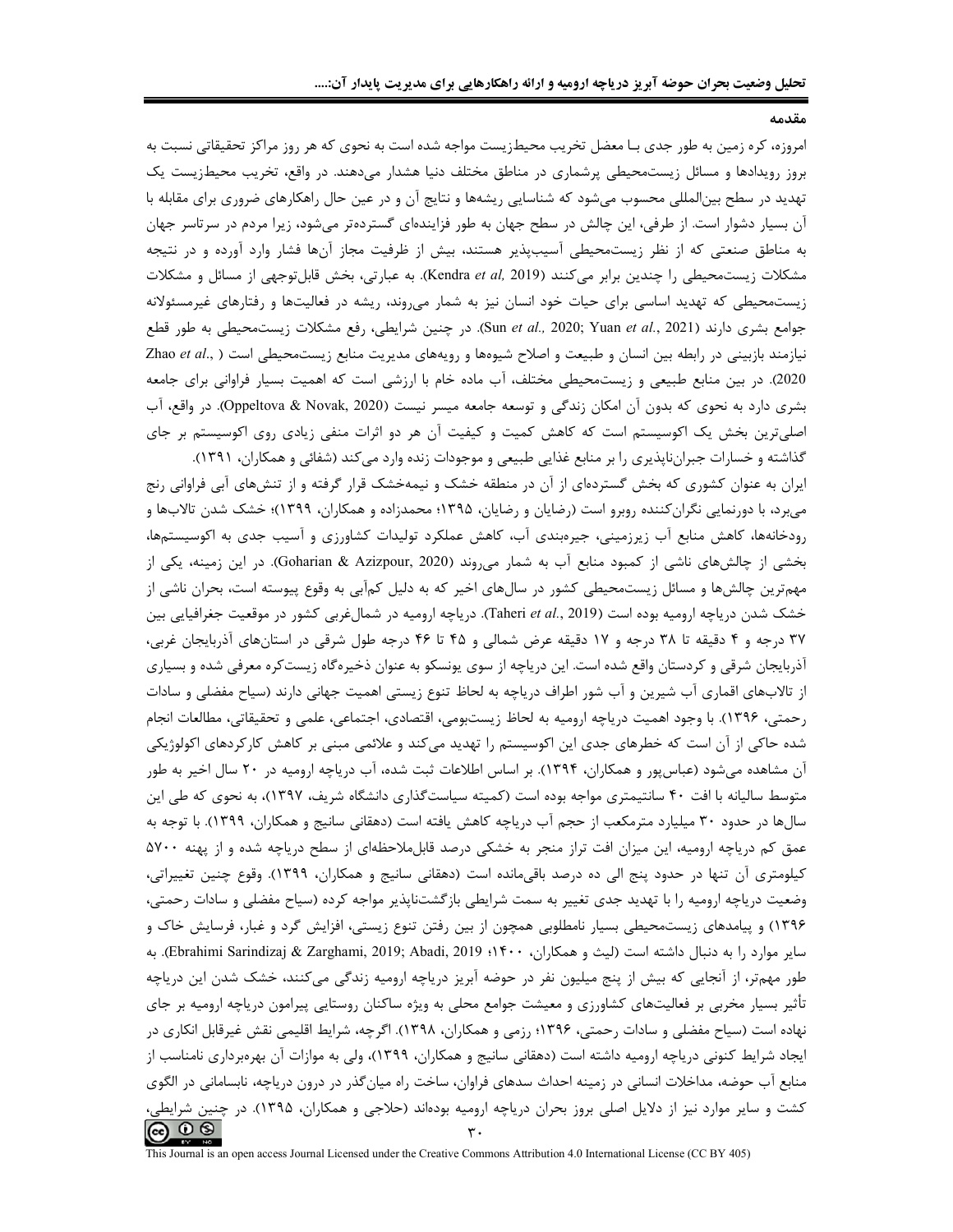احیای دریاچه ارومیه به یک مسئله کلیدی تبدیل شده (Abadi, 2019) و یافتن راهکارهای مدیریتی برای احیای آن و رسیدن به یک وضعیت اکولوژیکی پایدار، امری حیاتی به شمار میرود (ابراهیمی سریندیزج و ضرغامی، ۱۳۹۶).

امروزه، متخصصان و سیاست گذاران آب درباره این موضوع توافق دارند که رامحل مسائل و مشکلات ناشی از کمبود آب به ویژه در کشورهای در حال توسعه را بایستی در بهبود شرایط حکمرانی و حرکت به سوی پیادهسازی راهکارها و اقدامات مرتبط با مدیریت پایدار منابع آب جستجو کرد (یادگاری، ۱۳۹۷). در واقع، ناکامی سیاستهای گذشته مدیریت منابع آب تحت فشارهای توسعه موجب شده است تا حرکتی اصلاحی برای بازنگری و آسیبشناسی رفتار گذشته و یافتن شیوههایی اثربخشتر برای مدیریت منابع آب آغاز گردد (عمرانیانخراسانی، ۱۳۹۳). به عبارتی، شرایط کنونی و آتی منابع آب ایجاب میکند که روشهای سنتی مدیریت منابع آب با روشهای جدیدی جایگزین شود که به موازات عوامل زیستمحیطی به عوامل اقتصادی و اجتماعی نیز توجه دارند و احترام به ذینفعان و مشارکت تمامی کنشگران در آنها به خوبی مشهود است (انصاری، ۱۳۹۷؛ McNabb, 2017). برای این منظور، در سال های اخیر رویکردها، مدل ها و الگوهای متفاوتی در حوزه مدیریت پایدار منابع آب ارائه شده است که از رایجترین و پرکاربردترین آنها میتوان به مدلهای هیدرولوژیکی، مدلهای تصمیمگیری چندمعیاره، مدل تحلیل نقاط قوت، نقاط ضعف، فرصتها و تهدیدها و مدلهای تصمیمگیری چندمعیاره هیبریدی اشاره داشت (زلیخائیسیار و همکاران، ۱۳۹۸). در این بین، با توجه به پیچیدگی و تعدد عوامل مؤثر در بروز بحرانها و مسائل زیستمحیطی، استفاده از مدلهای علّی- معلولی به ویژه مدل محرک- فشار- وضعیت- اثر و پاسخ، معروف به مدل DPSIR (Driver, Pressure, State, Impact and Response) به دلیل داشتن ساختار نظاممند برای بررسی علل ایجاد مشکلات زیستمحیطی و رابطه موجود بین سیستمهای زیستمحیطی میتواند به شناخت بهتر پدیدهها جهت ارائه راهکارهای مدیریتی اثربخش کمک شایانی کند (شاهی و همکاران، ۱۳۹۷). این مدل میتواند اطلاعات متنوع درباره سیستم زیستمحیطی و اکوسیستمی را طبقهبندی و سادهسازی کند تا این اطلاعات برای ارائه راهکارها و پاسخهای احتمالی در اختیار برنامهریزان و سیاستگذاران قرار گیرند (انصاری، ۱۳۹۷). از این رو، مدل DPSIR در دهههای اخیر با شتاب فزایندهای توسط پژوهشگران برای بررسی مسائل زیستمحیطی مختلف از جمله بحرانهای مربوط به حوضههای آبریز استفاده شده است که در ادامه به طور خلاصه به نتایج برخی از مهمترین این پژوهش ها در داخل و خارج از کشور اشاره شده است.

زلیخائی سیار و همکاران (۱۳۹۸) در مطالعهای به طراحی الگوی مدیریت پایدار آب کشاورزی با استفاده از مدل DPSIR در استان همدان پرداختهاند. نتایج این پژوهش نشان داد که ۳۶ درصد از واریانس مدیریت پایدار آب کشاورزی توسط مؤلفههای مدل DPSIR تبيين مي شود كه از بين اين عوامل، مؤلفه پاسخ بيشترين اهميت را داشت. با توجه به نتايج اين پژوهش، اصلاح الگوی کشت، احیای سفرههای آب زیرزمینی، کاهش ضایعات محصولات کشاورزی، کاهش دوره حضور گیاه در مزرعه، توسعه کشتهای گلخانهای، خاکورزی حفاظتی و ارائه آموزشهای کاربردی و مستمر، مهمترین اقدامات و پاسخها در راستای رسیدن به مدیریت پایدار منابع آب در بخش کشاورزی بودند. غفوریخرانق و همکاران (۱۳۹۸) در مطالعه چالشها و راهکارهای اصلاحی حکمرانی آب زیرزمینی در دشت یزد- اردکان با استفاده از مدل DPSIR، عوامل عدم تناسب بین جرم و مجازات آب و عدم اجرای قوانین به دلیل ملاحظات سیاسی و اجتماعی را به عنوان نیروهای محرک، تصویب قوانین غیر کارشناسی و مخرب منابع آب و استقرار صنایع پرمصرف آب را به عنوان عوامل فشار، افت سطح آبهای زیرزمینی را به عنوان وضعیت موجود، افزایش کسری حجم مخزن را به عنوان اثر و ایجاد شعب ویژه آب در دادگاه و ارزش گذاری اقتصادی آب را به عنوان پاسخها، مورد شناسایی قرار دادند. در مطالعه دیگری، انصاری (۱۳۹۷) در ارزیابی و شناخت وضعیت محیطزیست تالاب میقان اراک جهت تدوین برنامه توسعه پایدار با استفاده از مدل DPSIR نشان داد که نیرویهای محرک شامل افزایش جمعیت، شدت خشکسالی و افزایش تقاضا برای آب، به همراه افزایش فشارها شامل گسترش سدسازی، حفر چاه، ورود آلودگی و معدن کاوی، وضعیت تالاب میقان را با خشکی بیشتر و افزایش بروز گرد و غبار نمکی مواجه کرده است. بر این اساس، مهمترین پاسخها شامل دستیابی به مدیریت یکپارچه با مشارکت تمامی ذینفعان، بهبود توان زیستمحیطی منطقه، احیا و حفظ تالاب و توسعه اکوتوریسم بودند. به طور مشابه، در مطالعه کاردانمقدم و روزبهانی (۱۳۹۷) با هدف ارزیابی ساختار DPSIR جهت تعادلبخشي منابع آب زيرزميني، بارندگي و تبخير به عنوان نيروهاي محرک، برداشت بي,ويه آب و عدم

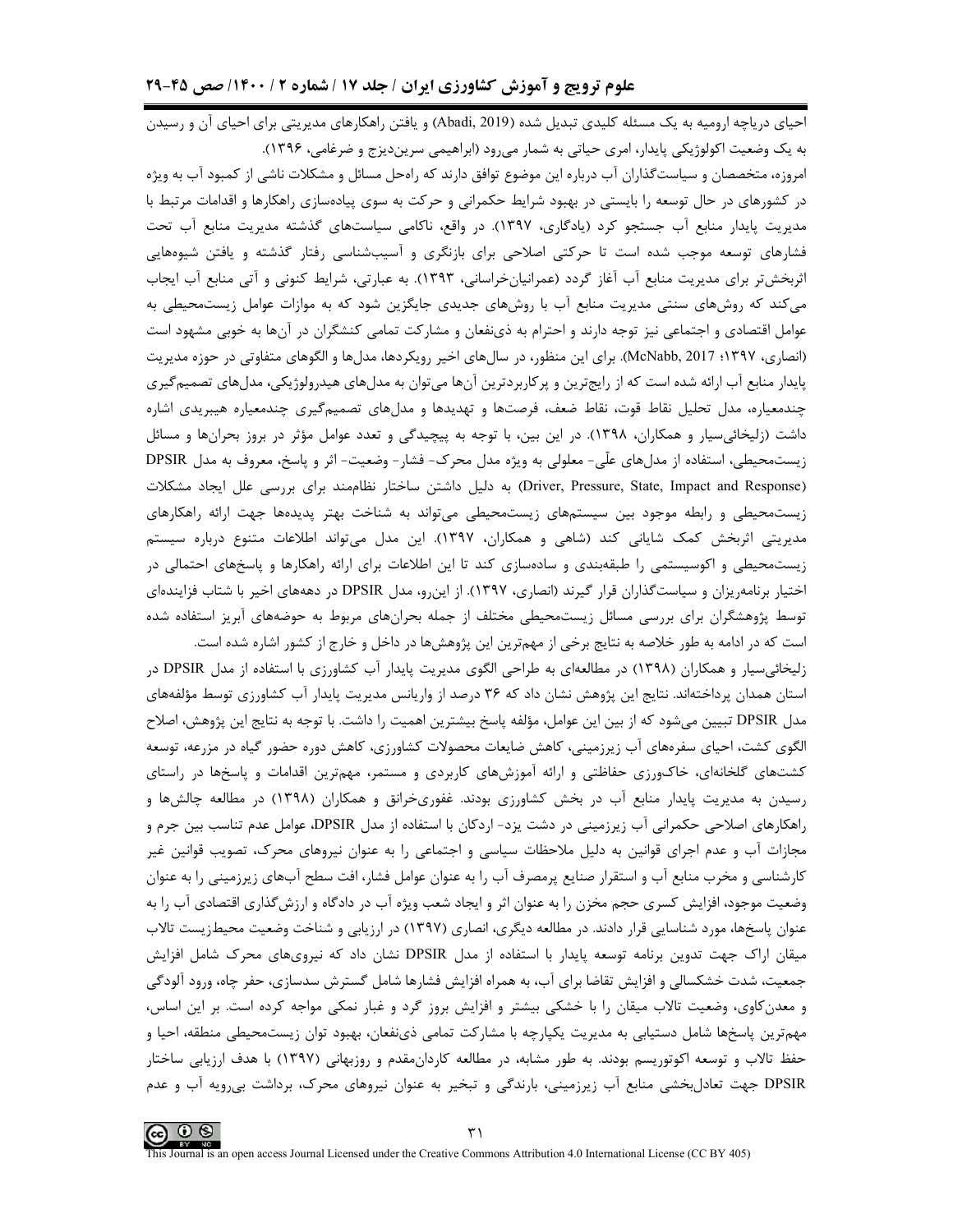مدیریت منابع آب به عنوان نیروهای فشار، کنترل تراز آب زیرزمینی به عنوان وضعیت موجود، کاهش کیفیت و حجم منابع آب زیرزمینی به عنوان اثر و بهسازی تغذیه مصنوعی به عنوان پاسخ، در نظر گرفته شدند. افسری و همکاران (۱۳۹۶) در پژوهشی پیرامون مدل دادهبنیاد بررسی جامعهشناختی حکمرانی آب در بحران دریاچه ارومیه نشان دادند که خلأ قانونی مسئولیتها، نبود آمایش سرزمین، نبود هماهنگی و رویه مشخص بین سازمانها و ذینفعان از مهمترین دلایل بروز بحران دریاچه ارومیه بودند. به همین منوال، حافظپرست و همکاران (۱۳۹۴) در بررسی معیارهای پایداری در ارزیابی مدیریت یکپارچه منابع آب حوضه آبریز ارس بر اساس رویکرد DPSIR دریافتند که مناطق شرقی حوضه پایداری کمتری داشتند. با توجه به نتایج این پژوهش، افزایش راندمان آبیاری میتواند کمک شایانی به تعادل پایداری حوضه بر اساس شاخصهای بررسی شده در منطقه داشته باشد. در نهایت، آلِ محمد و همکاران (۱۳۹۳) در مطالعهای با عنوان سیاستگذاری حکمرانی و مدیریت پایدار منابع آب سرزمین در حوضه آبریز دریاچه ارومیه با استفاده از چارچوب DPSIR، افزایش جمعیت و تغییرات بخش کشاورزی را به عنوان نیروهای محرک، احداث پل میانگذر شهید رجایی و تغییر الگوی کشت را به عنوان عوامل فشار، شور شدن اراضی کشاورزی را به عنوان اثر و اصلاح الگوی کشت و تدوین سیاستها با پشتوانه عملیاتی را به عنوان پاسخ شناسایی کردند.

ژانگ و همکاران (Zhang et al., 2020) در ارزیابی عملکرد اکوسیستمهای آبی بر اساس مدل DPSIR به این نتیجه رسیدند که نیروهای محرک تأثیر منفی و نیروهای فشار تأثیر مثبت بر عملکرد اکوسیستمهای آبی داشتند. پاسپیتاساری و همکاران (Puspitasari et al., 2020) در تجزیه و تحلیل ریسکهای زیستمحیطی حوضه آبریز بدادونگ (Bedadung) با استفاد از مدل DPSIR، پارامترهای صنعتی شدن و افزایش زباله را به عنوان نیروهای محرک، تغییرات در ترکیب شیمیایی آب و مدیریت نامناسب منابع آب را به عنوان نیروهای فشار، تغییر ویژگیهای فیزیکی و شیمیایی آب و کاهش سطح آب حوضه را به عنوان وضعیت موجود، تغییر در کیفیت آب را به عنوان اثر و محدود کردن ورود زباله به رودخانهها را به عنوان پاسخ، شناسایی کردند. در مطالعه دیگری، گرافتون و همکاران (Grafton et al., 2019) در بررسی چارچوب اصلاح حکمرانی آب به منظور مقابله با بحران آب دریافتند که حکمرانی آب باید از حالت متمرکز به سمت مدیریت غیرمتمرکز تغییر کرده، اهداف اصلاح شده و برای عموم در دسترس باشند و در عین حال تصمیمگیریها به صورت شفاف و در راستای محرومیتزدایی اتخاذ شوند. اسکریبان و همکاران (Scriban et al., 2019) در بررسی حکمرانی فرآیند احیای جنگل در رومانی با استفاده از مدل DPSIR مشخص کردند که محیط اجتماعی و سیاسی احیای جنگل به عنوان نیروی محرک، ساختار کنونی و گذشته جنگلهای خصوصی به عنوان وضعیت موجود، اثرات اجتماعی، اقتصادی و اکولوژیکی به عنوان اثرات و ابزارهای نهادی و قانونی جهت خصوصی سازی به عنوان پاسخها، بودند. در نهایت، ویک و لارسن (Wiek & Larson, 2012) در بررسی الزامات مدیریت منابع آب به این نتیجه رسیدند که پایداری حکمرانی آب مستلزم برنامهریزی در زمینه منابع است، بهگونهای که ضمن ایجاد هماهنگی بین بهرهبرداران، بتواند برابری در رفاه اجتماعی و اقتصادی آنها را نیز تضمین کند.

## روش پژوهش

این پژوهش از نظر هدف، کاربردی، به لحاظ شیوه گردآوری دادهها، توصیفی- تحلیلی و از نظر ماهیت در زمره پژوهشهای کیفی قرار داشت. در خصوص دلیل استفاده از رویکرد کیفی در این پژوهش بایستی اشاره شود، با وجود آنکه پژوهشهای مختلفی با استفاده از مدل DPSIR انجام گرفته، ولی تعداد بسیار اندکی از این پژوهشها به طور مشخص روی دریاچه ارومیه تمرکز داشته است (آل0محمد و همکاران، ۱۳۹۳)؛ از این٫و، به رغم مشخص بودن مؤلفهها و عوامل مرتبط با وضعیت بحران دریاچه ارومیه بر اساس مدل DPSIR، هنوز شواهد تجربی کافی برای شناسایی و تعریف شاخصها و نشانههای مرتبط با هر یک از این عوامل جهت انجام پژوهشهای کمی وجود نداشت. از سوی دیگر، از آنجا که مشخصههای منحصر بهفرد دریاچه ارومیه آن را از سایر حوضههای آبریز در کشور متمایز میکند (دفتر طرح حفاظت از تالابهای ایران، ۱۴۰۰)، از نتایج سایر مطالعات کمتر میتوان برای استخراج و تدوین متغیرهای مرتبط با بررسی وضعیت بحران دریاچه ارومیه بهره گرفت. با توجه به چنین ملاحظاتی، به منظور واکاوی جامعتر پدیده مورد بررسی و دستیابی به شناخت و درک بهتر و عمیقتر نسبت به واقعیات موجود در خصوص موضوع پژوهش، در این تحقیق از رویکرد کیفی برای شناسایی و تحلیل عوامل مرتبط با وضعیت بحران دریاچه ارومیه استفاده شد. روند اجرای مطالعه در این پژوهش شامل دو فاز مختلف بود. در فاز اول، مبانی نظری و  $\circledcirc$   $\circledcirc$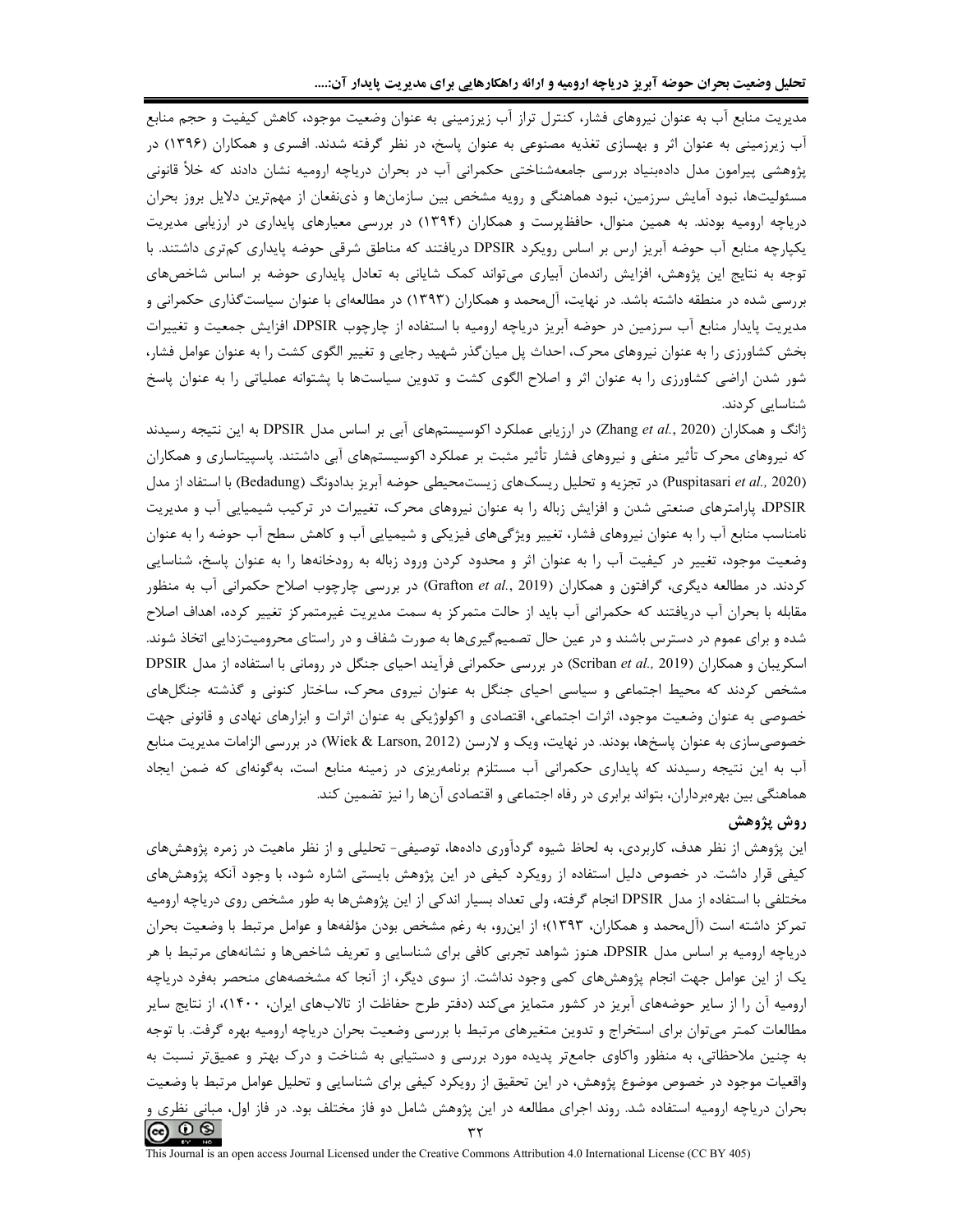# علوم ترویج و آموزش کشاورزی ایران / جلد ۱۷ / شماره ۲ / ۱۴۰۰/ صص ۴۵-۲۹

تجربی پژوهش مورد بررسی قرار گرفت؛ در این مرحله، با توجه به یکپارچگی و جامعیت مدل DPSIR در طبقهبندی اطلاعات و مشخصه بارز آن در سادهسازی روابط علّی چندگانه در بررسی مسائل زیستمحیطی (خطیبی و همکاران، ۱۳۹۴) و در عین حال وجود پشتوانه نظری و تجربی قوی در استفاده از این مدل (آلbمحمد و همکاران، ۱۳۹۳؛ کاردان،مقدم و روزبهانی، ۱۳۹۷؛ غفوريخرانق و همكاران، ۱۳۹۸؛ DPSIR به DPSIR به Puspitasari *et al.,* 2020; Scriban *et al.,* 2019; Zhang *et al.,* 2020 عنوان مدل مفهومی پایه برای واکاوی عوامل مرتبط با وضعیت بحران دریاچه ارومیه استفاده شد. شایانذکر است که مدل DPSIR یک چارچوب مفهومی بر مبنای زنجیره علّی- معلولی تحلیل دادهها است که اطلاعات زیستمحیطی را از طریق شاخصهای مختلف با هم ارتباط میدهد و تقدم و تأخر آنها را مشخص و پاسخها و راهکارهای مناسب و قابل|جرا بر روی اجزای مختلف زنجیره را تبیین و ترسیم میکند (شاهی و همکاران، ۱۳۹۷). در واقع، مدل DPSIR را میتوان نگرشی مؤثر برای ایجاد دادههایی دانست که اطلاعات لازم برای راهنمایی و مشاوره به سیاستگذاران جهت برنامهریزی و تدوین راهبردهای مدیریت پایدار را ارائه می دهد (خطیبی و همکاران، ۱۳۹۴؛ حیدری و همکاران، ۱۳۹۵). این رویکرد امکان پیوند تحولات اجتماعی به فعالیتهای انسانی که باعث ایجاد فشارهایی برای تغییر شرایط محیطی میشوند را فراهم میکند؛ این تغييرات كه بر محيط انساني و طبيعي تأثير هستند، بايد با اقدامات و راهكارهاي مناسب پاسخ داده شوند (Vannevel, 2018). با توجه به مطالب اشاره شده، مدل مفهومی پژوهش بر پایه مدل DPSIR در نگاره ۱، نمایش داده شده است. همانطور که مشخص است، مؤلفههای کلیدی مرتبط با وضعیت بحران دریاچه ارومیه شامل نیروهای محرک، عوامل فشار، وضعیت موجود، اثرات و پاسخها بودند که بر اساس مرور پیشینه تجربی پژوهش به برخی از مهمترین موارد مرتبط با هر یک از این عوامل در نگاره ١ اشاره شده است.



نگاره ۱–الگوی مفهومی پژوهش: عوامل مرتبط با وضعیت بحران دریاچه ارومیه

پس از تدوین مدل مفهومی، در فاز دوم پژوهش بخش میدانی تحقیق آغاز شد؛ برای این منظور، مؤلفههای پنجگانه مدل DPSIR شامل نیروهای محرک، عوامل فشار، وضعیت موجود، اثرات و پاسخها به عنوان محورهای اصلی برای طرح پرسشهای کلی پژوهش مد نظر قرار گرفتند که این پرسش۱ها شامل این موارد بودند: مهمترین نیروهای محرک (اقلیمی یا غیر اقلیمی) در ایجاد بحران دریاچه ارومیه کدامند؟ مهمترین عواملی که در سطوح مختلف محلی، منطقهای و بینالمللی سبب تشدید بحران دریاچه ارومیه شدهاند، شامل چه مواردی میشوند؟ وضعیت موجود دریاچه ارومیه با تأکید بر مسائل زیستمحیطی و  $\circledcirc$   $\circledcirc$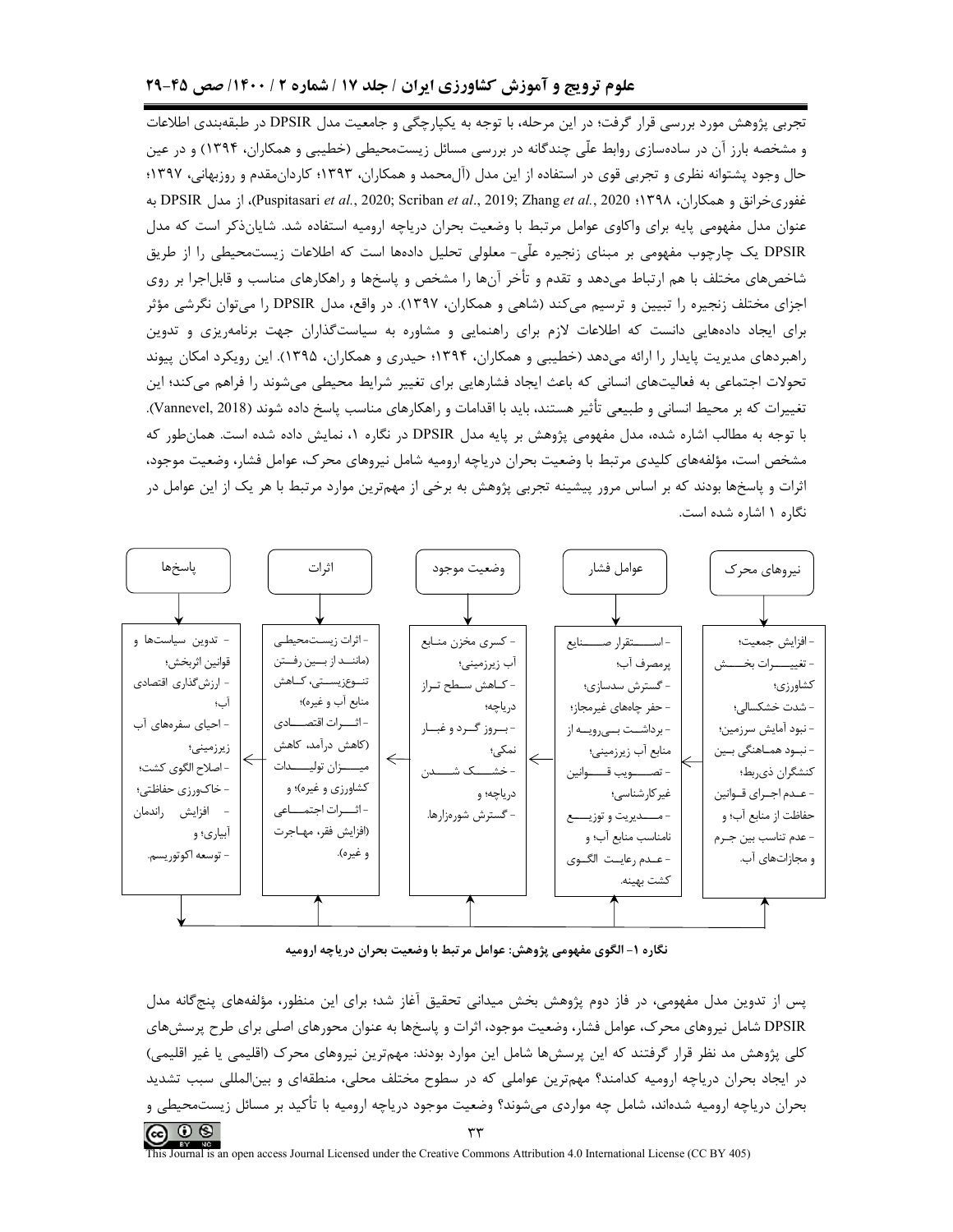تحلیل وضعیت بحران حوضه آبریز دریاچه ارومیه و ارائه راهکارهایی برای مدیریت پایدار آن:....

اکولوژیکی آن در حال حاضر چگونه است؟ مهمترین اثرات و پیامدهای ناشی از خشکشدن دریاچه ارومیه در ابعاد مختلف زیستمحیطی، اجتماعی و اقتصادی کدامند؟ اصلیترین واکنشها/ پاسخها (اعم از قانونی، سیاسی، سازمانی و غیره) در راستای کنترل بحران دریاچه ارومیه و تلاش برای احیای آن شامل چه مواردی میشوند؟ پرسشهای اشاره شده در قالب ابزار گردآوری دادههای کیفی (یعنی پروتکل پژوهش)، از طریق مصاحبههای نیمهساختارمند به شکل انفرادی یا گروهی (در قالب گروههای متمرکز) از مشارکتکنندگان در پژوهش پرسیده شدند؛ بدین صورت که هر مصاحبه با پرسیدن سؤالات کلی در راستای اهداف مورد نظر آغاز شد و سپس بر اساس پاسخهای مصاحبهشوندگان، پرسشهای فرعی برای رسیدن به جزئیات بیشتر و دقیقتر در هر یک از محورها مطرح شدند. مشارکتکنندگان در این پژوهش خبرگان و مطلعان کلیدی در بخشهای مختلف اجرایی و پژوهشی بودند که با استفاده از روش نمونهگیری هدفمند تعداد مناسبی از آنها برای انجام پژوهش انتخاب شد. حجم نمونه تا رسیدن به اشباع نظری ادامه یافت. به عبارت دیگر، نمونهگیری تا جایی پیش رفت که با ادامه فرآیند یژوهش اطلاعات جدیدی حاصل نشده و دادههای جمعآوری شده تکرار اطلاعات قبلی بودند. در نهایت، پس از انجام ۱۴ مصاحبه اشباع دادهها به دست آمد. نحوه توزیع مصاحبهها بین افراد مشار کتکننده در پژوهش در جدول ۱ ارائه شده است

| ۳۳ <del>سر ۱۰۰۰ و ۲۰۰۰ بر</del> زین ان<br>. - د ن |               |                                 |                                            |      |  |  |
|---------------------------------------------------|---------------|---------------------------------|--------------------------------------------|------|--|--|
| سابقه                                             | سطح تحصيلات   | استان                           | محل کار                                    | رديف |  |  |
| ۲۸                                                | کارشناسی      | أذربايجان غربي                  |                                            |      |  |  |
| ۲۲                                                | كارشناسى ارشد | آذربايجان شرقى                  | سازمان جهاد كشاورزى                        |      |  |  |
| ۲۸                                                | دكترى         | كردستان                         |                                            |      |  |  |
| Λ                                                 | دكترى         | أذربايجان غربي                  |                                            |      |  |  |
| ۱۴                                                | كارشناسى ارشد | آذربايجان شرقى                  | اداره كل حفاظت محيطزيست                    |      |  |  |
| ۲۵                                                | كارشناسى ارشد | كردستان                         |                                            |      |  |  |
| ۱۹                                                | كارشناسى ارشد | أذربايجان غربي                  |                                            |      |  |  |
| ۲۱                                                | کار شناسی     | أذربايجان غربي                  | شركت آب منطقهاى                            |      |  |  |
| ۳۱                                                | كارشناسى ارشد | آذربايجان شرقى                  |                                            |      |  |  |
| ۱۸                                                | كارشناسى ارشد | كردستان                         |                                            |      |  |  |
| ۲۶                                                | دكترى         | أذربايجان غربي                  |                                            | ۴    |  |  |
| ۱۶                                                | دکتری         | أذربايجان شرقى                  | مرکز تحقیقات و آموزش کشاورزی و منابع طبیعی |      |  |  |
| ۲۲                                                | دكترى         | أذربايجان غربي                  | ستاد احياي درياچه اروميه                   | ۵    |  |  |
| ۱۸                                                | دكترى         | آذربایجان غربی (دانشگاه ارومیه) | دانشگاه                                    | ۶    |  |  |

حدول (– مشخصههای مصاحبه شوندگان و نحوه توزیع آن ها

به منظور تحلیل دادههای گردآوری شده در این پژوهش، تحلیل محتوای کیفی با رویکرد جهتدار به کار گرفته شد. تحلیل محتوای کیفی را میتوان روشی برای تفسیر ذهنی محتوایی دادههای متنی از طریق فرایندهای طبقهبندی نظاممند، کدبندی و تمسازي يا طراحي الگوهاي شناخته شده دانست (Hsieh & Shanon, 2005). از بين رويكردهاي مختلف تحليل محتوا (شامل عرفی، جهتدار و تلخیصی)، تحلیل محتوای جهتدار مبتنی بر روش قیاسی (متکی بر نظریه یا پژوهشهای پیشین) است که در آن نظریه از پیش موجود میتواند به تمرکز پرسشهای پژوهش کمک کند. این امر پیشبینیهایی را درباره متغیرهای مورد نظر یا ارتباط بین متغیرها فراهم کرده و به تعیین طرح رمزگذاری اولیه (یا محوری) و ارتباط بین رمزها کمک می *ک*ند (Mayring, 2005). تحلیل محتوا با رویکرد جهتدار نسبت به دیگر روشهای تحلیل محتوا از فرایند ساختارمندتری برخوردار است (Hickey & Kipping, 1996)؛ به عبارت دیگر، با به کار بردن نظریههای موجود، پژوهشگران کار خود را با شناسایی متغیرها یا مفاهیم اصلی برای طبقهبندی رمزهای اولیه (محوری) آغاز میکنند (ایمان و نوشادی، ۱۳۹۰). بر این اساس، از آنجایی که در این پژوهش عوامل مرتبط با بررسی وضعیت بحران دریاچه ارومیه بر پایه مدل DPSIR شکل گرفتند، از روش تحلیل محتوای جهتدار برای تحلیل دادهها استفاده شد. اگرچه فرایند تحلیل دادهها در پژوهشهای کیفی با مدیریت ذهنی انسانی سروکار دارد و نرمافزار نمیتواند جایگزین آن شود (ذولفقاریان و لطیفی، ۱۳۹۰)، با این حال، بهرهگیری از نرمافزارهای  $\circledcirc$   $\circledcirc$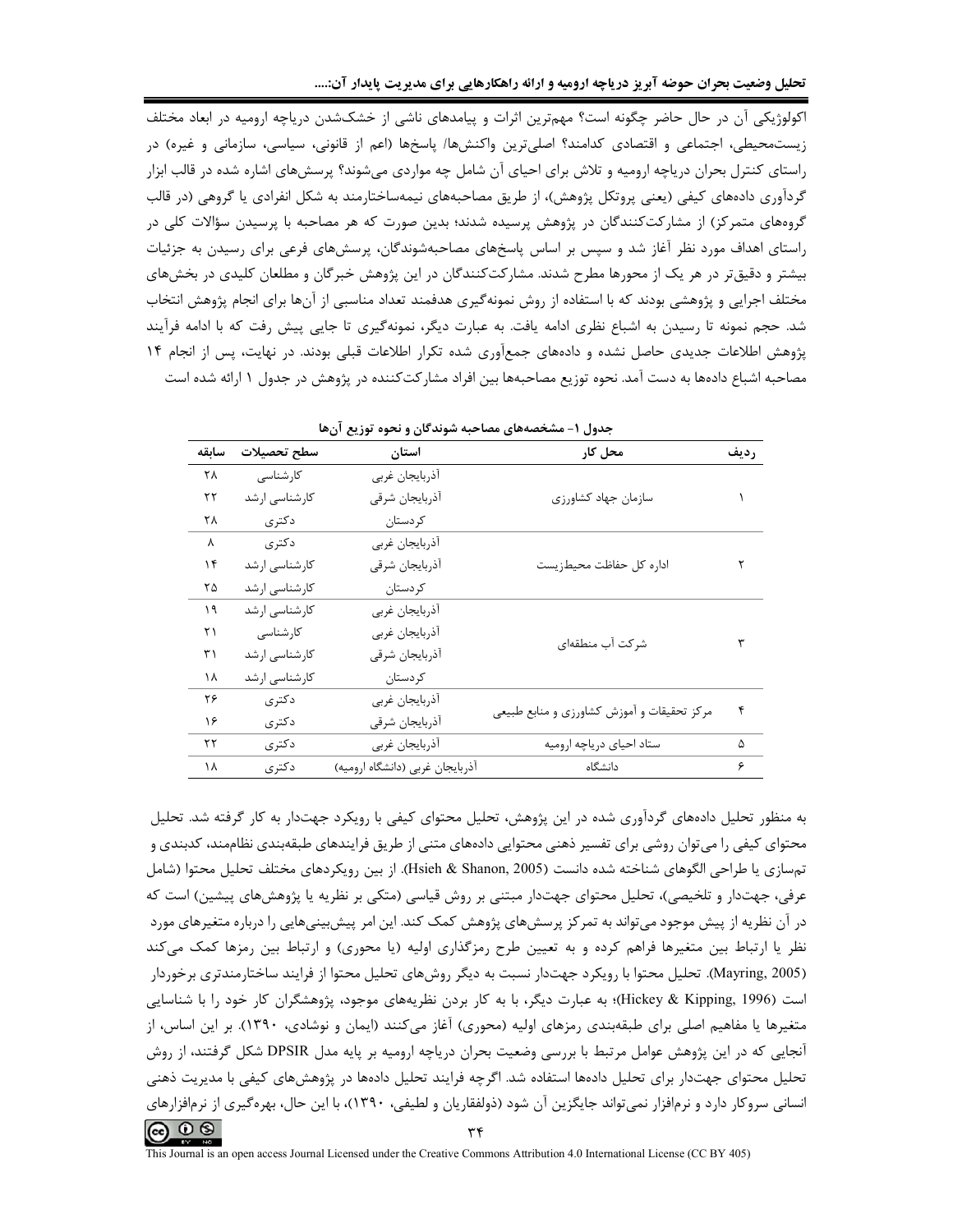## علوم ترویج و آموزش کشاورزی ایران / جلد ۱۷ / شماره ۲ / ۱۴۰۰/ صص ۴۵-۲۹

رایانهای، پایایی و دقت فرایند کدگذاری در تحلیل محتوا را افزایش میدهد (Kondracki et al., 2002). با در نظر گرفتن این موضوع، برای انجام کدگذاری در این پژوهش از نرمافزار مکس5کیودا (MAXQDA) استفاده شد؛ بدین ترتیب، پس از پیاده-سازی متن تمامی مصاحبهها، هر یک در قالب فایل جداگانهای در محیط نرمافزار Word تایپ و پس از فراخوانی فایل های مذکور در نرمافزار مکس کیودا کدگذاری انجام شد. البته، همانطور که اشاره شد، به دلیل مشخص بودن عوامل مرتبط با بررسی وضعیت بحران دریاچه ارومیه بر اساس مدل DPSIR و در نتیجه استفاده از تحلیل محتوای جهتدار، از انجام کدگذاری محوری چشمپوشی شده و به منظور تشخیص و طبقهبندی ایدههای اساسی مستخرج از دادهها تنها کدگذاری باز (یا کدگذاری مبنا) انجام گرفت. برای اطمینان از اعتبار دادههای به دست آمده از مصاحبهها و دقیق بودن یافتهها به بررسی اعتبار پذیری (Credibility)، تأییدپذیری (Confirmability) و انتقالپذیری (Transferability) دادهها پرداخته شد. به طور ساده، اعتبار پذیری به درست بودن دادهها اشاره دارد و عبارت است از درجه اعتماد به واقعی بودن یافتهها برای مشارکت-کنندگان در پژوهش و زمینهای که پژوهش در آن انجام شده است. بررسی قابلیت اعتبار با استفاده از تکنیکهای مختلفی انجام میگیرد که به طور مشخص در این پژوهش از سهوجهیسازی (استفاده از پژوهشگران مختلف در فرایند جمعآوری و تحلیل دادهها)، کنترل اعضاء (ارائه تحلیلهای دادهای و نتایج آن به پاسخگویان) و خودبازبینی پژوهشگر استفاده شد (عباسزاده، ۱۳۹۱). تأییدپذیری (عینیت) به این موضوع مربوط میشود که تا چه اندازه پژوهشهای کیفی میتوانند یافته هایی را تولید کنند که تحت تأثیر پژوهشگری که مطالعه را انجام داده است، قرار نگیرند (دنسکامب، ۱۴۰۰). در این پژوهش، به منظور بررسی تأییدپذیری نتایج پژوهش، تمامی یادداشتها، اسناد و مصاحبههای ضبط شده پس از تحلیل توسط پژوهشگر، مجدداً در اختیار تیم پژوهش و دیگر پژوهشگران قرار گرفت و تناسب بین دادههای خام با نتایج به دست آمده از دادهها مورد تأیید قرار گرفت. در نهایت، انتقالپذیری به این پرسش اشاره دارد که «تا چه اندازه یافتهها میتوانند به دیگر نمونهها انتقال داده شوند؟» (دنسکامب، ۱۴۰۰)؛ به بیان دیگر، انتقالپذیری، درجهای است که در آن، نتایج یک مطالعه کیفی میتواند به یک محیط متفاوت دیگر نیز منتقل شده و برای یک جمعیت متفاوت به کار رود. ابزار اولیه ایجاد انتقال پذیری استفاده از توصیف مناسب در ارائه تمامی جزئیات مرتبط با فرآیند تحقیق است (محمدپور، ۱۳۸۹). بر این اساس، برای بررسی انتقالپذیری در این پژوهش، پژوهشگر به توصيف دقيق شرايط انجام پژوهش و جزئيات مرتبط با فرآيند بخش كيفي پرداخته و همچنين در خلال فرايند كدگذاري، خروجي کار را با استفاده از مبانی نظری استخراج شده چکشکاری کرده و طی فرآیندی رفتی و برگشتی بین مصاحبهها و خروجی کار، با مقایسه آنها سعی در بالا بردن کیفیت خروجی کار داشت.

#### يافتهها و بحث

نتايج به دست آمده از تحليل محتواي كيفي در مرحله كدگذاري باز بر اساس بررسي عميق و خط به خط متون مصاحبه و استخراج نشانهها، مفاهیم و جملات مرتبط با عوامل مربوط به وضعیت بحران دریاچه ارومیه با استفاده از نرمافزار مکس کیودا در جدول ۲، نشان داده شده است. البته، همچنان که قبلاً نیز شرح داده شد، از آنجایی که در این پژوهش از رویکرد تحلیل محتوای جهتدار بر پایه مدل DPSIR استفاده شد، از اینرو، مقولههای اصلی مرتبط با بررسی وضعیت بحران دریاچه ارومیه از قبل مشخص بوده و در نتیجه در این بخش از انجام کدگذاری محوری چشمپوشی شد. با توجه به نتایج مندرج در جدول (۲)، عوامل کلیدی مرتبط با وضعیت بحران دریاچه ارومیه در قالب ۴۵ نشانه شامل پنج نشانه در مؤلفه نیروهای محرک، هشت نشانه در مؤلفه عوامل فشار، چهار نشانه در مؤلفه وضعیت موجود، ۱۰ نشانه در مؤلفه اثرات و ۱۸ نشانه در مؤلفه پاسخها قرار گرفتند.

همان طور که از نتایج کسب شده در جدول ۲ و نگاره ۲ حاصل از خروجی نرمافزاز مکس کیودا پیداست، نیروهای محرک ایجاد بحران دریاچه ارومیه به عنوان یکی از مؤلفههای اصلی مدل DPSIR شامل پنج نشانه بود که در بین آنها تغییرات اقلیمی، توسعه اراضی کشاورزی در حوضه آبریز دریاچه ارومیه و پایین بودن سطح شناخت و آگاهی کشاورزان حوضه آبریز دریاچه ارومیه نسبت به تکنیکهای کشاورزی پایدار اولویت بالاتری داشتند. بر این اساس، تغییرات اقلیمی یکی از نیروهای محرک اصلی ایجاد بحران در دریاچه ارومیه محسوب میشود؛ بررسیها در این زمینه حاکی از آن است که میزان بارندگی در حوضه آبریز دریاچه ارومیه نسبت به سال پایه (۱۹۹۰) به طور متوسط ۴۴/۴ میلی متر کاهش یافته است. همچنین، عنصر اقلیمی دما نیز نسبت به سال پایه به طور چشمگیری افزایش پیدا کرده است (گودرزی و همکاران، ۱۳۹۴).

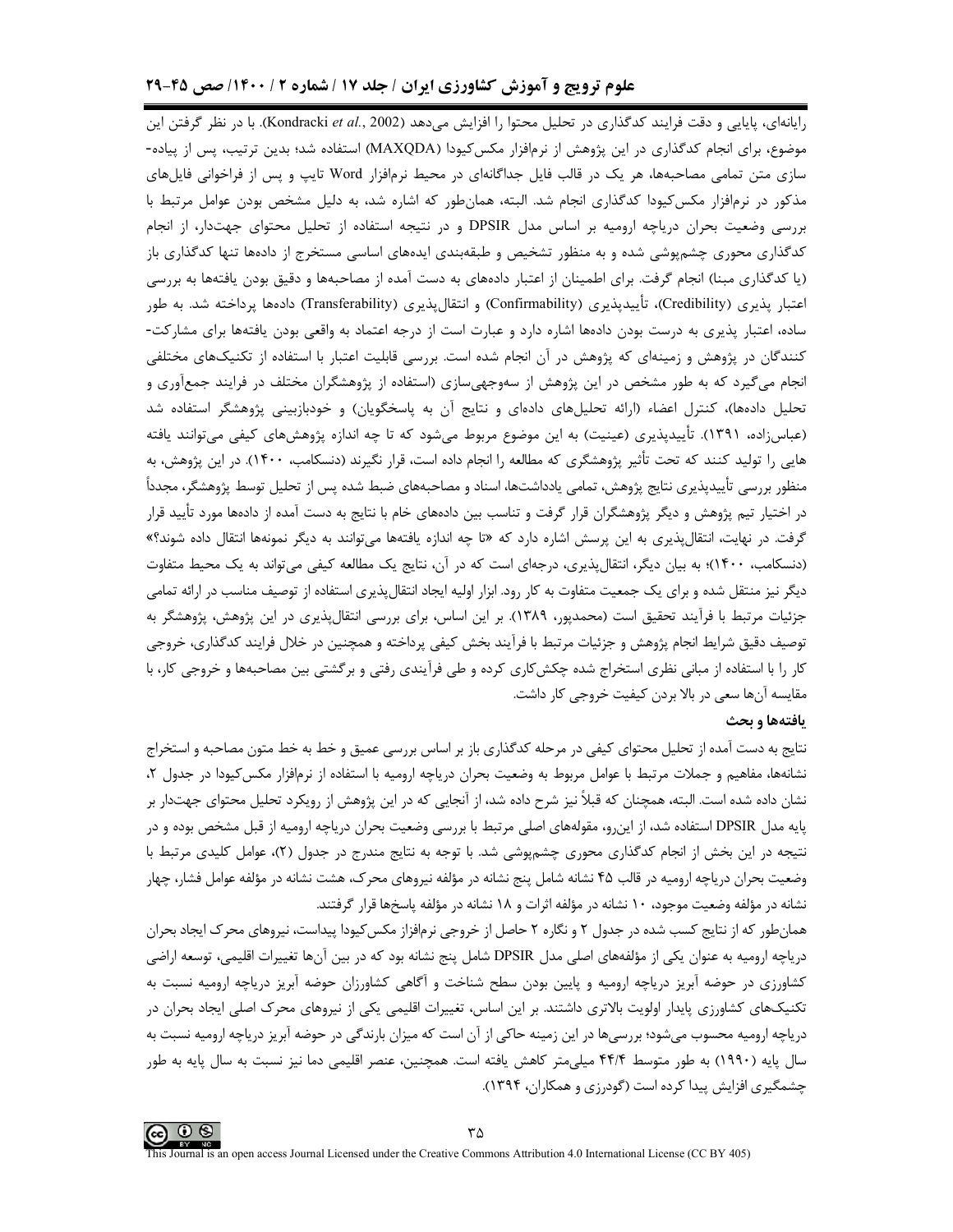|  |  | تحلیل وضعیت بحران حوضه آبریز دریاچه ارومیه و ارائه راهکارهایی برای مدیریت پایدار آن: |  |  |  |  |  |  |  |  |  |  |  |
|--|--|--------------------------------------------------------------------------------------|--|--|--|--|--|--|--|--|--|--|--|
|--|--|--------------------------------------------------------------------------------------|--|--|--|--|--|--|--|--|--|--|--|

| مقولههاى<br>اصلی    | فراواني<br>نشانهها   | نشانهها (كدگذاري باز)                                                                          | اولويت               |
|---------------------|----------------------|------------------------------------------------------------------------------------------------|----------------------|
| نيروهاى             | λ                    | تغییرات اقلیمی (بارش، افزایش دما و سایر موارد)                                                 | $\lambda$            |
| محرك ايجاد          | ٧                    | توسعه اراضي كشاورزي در حوضه أبريز درياچه اروميه                                                | ٢                    |
| بحران               | ٧                    | پایین بودن سطح شناخت و آگاهی کشاورزان حوضه آبریز دریاچه ارومیه نسبت به تکنیکهای کشاورزی پایدار | ٣                    |
| درياچه              | ٣                    | افزایش جمعیت در حوضه آبریز دریاچه ارومیه                                                       | ۴                    |
| اروميه              | $\lambda$            | برنامههای ملی توسعه کشور (بدون توجه به حفاظت از محیطزیست)                                      | ۵                    |
|                     | ٩                    | سیاستهای نامناسب و مدیریت ضعیف منابع آب در سطح حوضه آبریز دریاچه ارومیه                        | $\lambda$            |
|                     | ٧                    | گسترش معیشتهای ناسازگار با منابع آب                                                            | ٢                    |
| عوامل فشار          | ۵                    | توسعه الگوی کشت ناسازگار با منابع آب                                                           | ٣                    |
| در گسترش            | ۴                    | ایجاد سازههای آبی در سطح حوضه آبریز دریاچه ارومیه (مانند سدسازی)                               | ۴                    |
| بحران<br>درياچه     | ۴                    | وابستگی اقتصاد جوامع محلی به منابع آب در حوضه آبریز دریاچه ارومیه                              | ۵                    |
| اروميه              | ٣                    | افزایش برداشت غیرمجاز آب در بخش کشاورزی                                                        | ۶                    |
|                     | ٢                    | افزایش تقاضای آب در بخشهای سهگانه (کشاورزی، صنعت و شرب)                                        | ٧                    |
|                     | $\mathcal{L}$        | افزایش روند شهرنشینی در حوضه آبریز دریاچه ارومیه                                               | ٨                    |
| وضعيت               | ۴                    | كاهش سطح تراز درياچه اروميه                                                                    | ١                    |
| موجود               | ٣                    | کمبود آب در حوضه دریاچه ارومیه                                                                 | ٢                    |
| درياچه              | ٢                    | كاهش مساحت مراتع و تالابهاي اقماري                                                             | ٣                    |
| اروميه              | ٢                    | افزایش آلودگی آب دریاچه                                                                        | ۴                    |
|                     |                      | اثرات زيستمحيطي                                                                                |                      |
|                     | ۶                    | افزایش آلودگی هوا در اثر ریز گردها                                                             | $\lambda$            |
|                     | ۴                    | خسارات اکولوژیکی و کاهش تنوع زیستی                                                             | ٢                    |
|                     | ۴                    | كاهش كميت و كيفيت منابع طبيعي                                                                  | ٣                    |
| اثرات ناشى          | ٣                    | کاهش آرتیما و در نتیجه کاهش فلامینگو در دریاچه                                                 | ۴                    |
| از بحران            | ٢                    | نشست دشتها در حوضه آبریز دریاچه ارومیه                                                         | ۵                    |
| درياچه              |                      | اثرات اجتماعي- اقتصادي                                                                         |                      |
| اروميه              | ۶                    | فشار روانی بر جوامع محلی در سطح حوضه دریاچه ارومیه                                             | ١                    |
|                     | ۵                    | تحت تأثیر قرار گرفتن معیشت مردم به خصوص در بخش کشاورزی                                         | ٢                    |
|                     | ٣                    | افزایش مهاجرت در سطح حوضه دریاچه ارومیه                                                        | ٣                    |
|                     | ٢                    | متضرر شدن اقتصاد گردشگري                                                                       | ۴                    |
|                     | ٢                    | تنشهای قومیتی در سطح سه استان (آذربایجان غربی، آذربایجان شرقی و کردستان)                       | ۵                    |
|                     |                      | شکل گیری سازمانها و نهادهای جدید                                                               |                      |
|                     | ۴                    | ستاد احياء درياچه اروميه                                                                       | $\lambda$            |
| پاسخها به           | ٢                    | شورای عالی آب                                                                                  | ٢                    |
| رفع بحران<br>درياچه | $\lambda$            | پژوهشکده مطالعات درياچه                                                                        | $\mathbf{\breve{r}}$ |
|                     | $\lambda$            | ستاد ملی تالابها                                                                               | ۴                    |
| اروميه              |                      | انجام برنامههای مرتبط با تعادلبخشی آبهای زیرزمینی                                              |                      |
|                     | ۴                    | نصب کنتورهای هوشمند و حجمی در چاههای مورد استفاده برای کشاورزی                                 | $\lambda$            |
|                     | ٣                    | عدم افزايش حق آبه                                                                              | ٢                    |
|                     | $\mathbf{\breve{v}}$ | اصلاح پروانههای بهرهبرداری از آب در راستای کاهش مصرف آب                                        | $\mathbf{\breve{v}}$ |

| جدول ۲- نشانهها و مقولههای مربوط به عوامل مرتبط با وضعیت بحران دریاچه ارومیه بر اساس مدل DPSIR |  |  |  |
|------------------------------------------------------------------------------------------------|--|--|--|
|------------------------------------------------------------------------------------------------|--|--|--|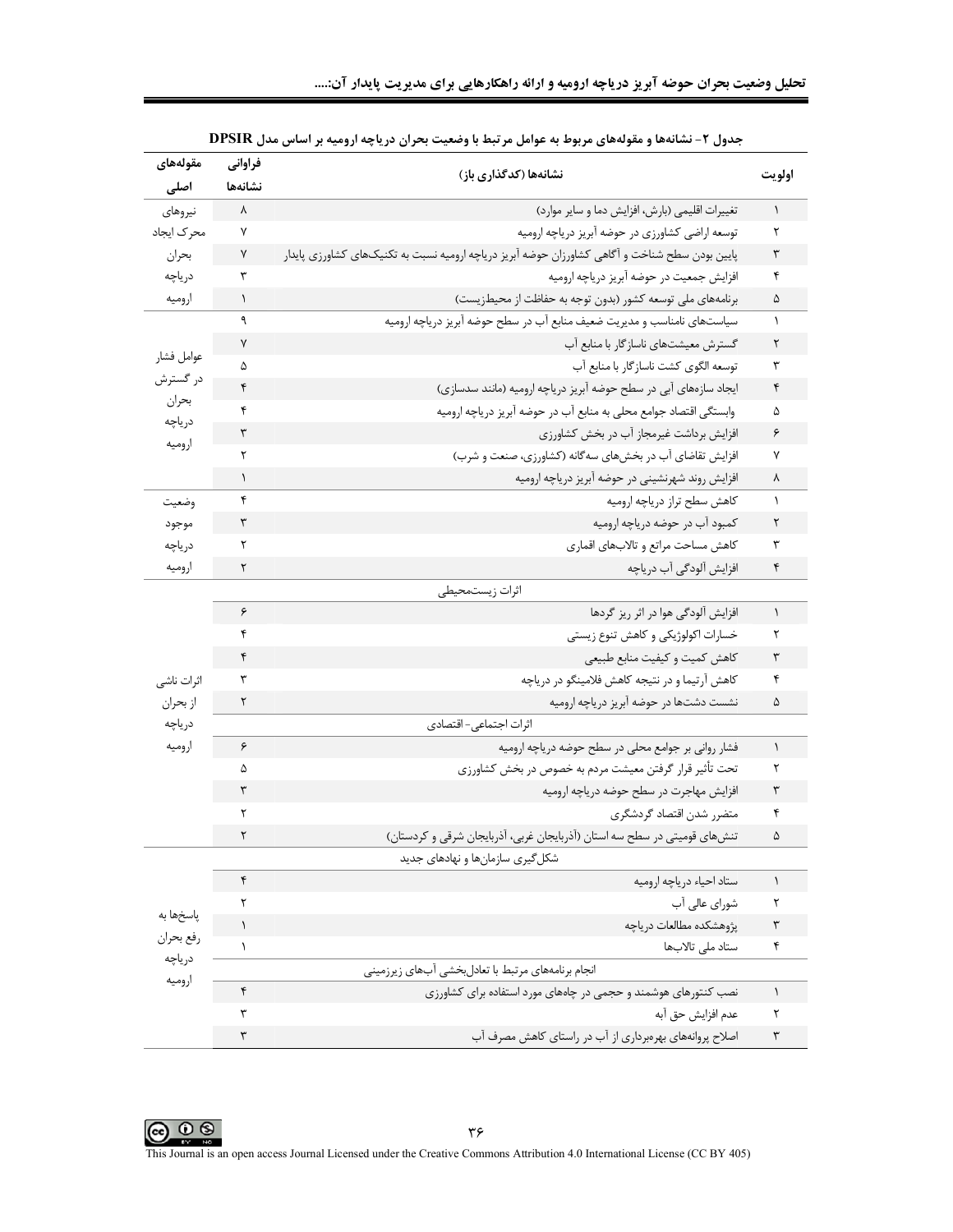| ادامه جدول ۲     |                                             |                                                                            |   |  |  |  |
|------------------|---------------------------------------------|----------------------------------------------------------------------------|---|--|--|--|
| مقولههاى<br>اصلى | فراواني<br>نشانهها (كدگذاري باز)<br>نشانهها |                                                                            |   |  |  |  |
|                  |                                             | انجام برنامههای مرتبط با تعادلبخشی أبهای زیرزمینی                          |   |  |  |  |
|                  | ۲                                           | مسدودسازى چاەھاى غيرمجاز                                                   | ۴ |  |  |  |
|                  |                                             | کنترل انهار منشعب از رودخانههای منتهی به دریاچه ارومیه                     | ۵ |  |  |  |
|                  |                                             | استفاده از روشهای نوین آبیاری (قطرهای، تیپ و سایر موارد)                   | ۶ |  |  |  |
| پاسخها به        |                                             | عدم صدور مجوز حفر چاه                                                      | ٧ |  |  |  |
|                  |                                             | ساير پاسخها                                                                |   |  |  |  |
| رفع بحران        | ۶                                           | استفاده بيشتر از ظرفيت سازمان هاى مردمنهاد                                 |   |  |  |  |
| درياچه           | ۵                                           | سختگیری در اجرای قوانین مربوط به حفاظت آب                                  | ٢ |  |  |  |
| اروميه           | ۴                                           | افزایش فعالیتهای ترویجی و آموزشی برای کشاورزان در زمینه حفاظت از منابع آب  | ٣ |  |  |  |
|                  | ۴                                           | اصلاح و تغییر الگوی کشت به سمت محصولات کم آببر                             | ۴ |  |  |  |
|                  | ٣                                           | استعلام از وزارت نیرو به منظور ایجاد طرحهای مجاور آب                       | ۵ |  |  |  |
|                  | ٣                                           | ارائه طرح كاهش ۴۰ درصدي مصرف آب كشاورزي                                    | ۶ |  |  |  |
|                  |                                             | دعوت از متخصصان و محققان مرتبط برای مشارکت در مطالعات مربوط به حفاظت از آب | ٧ |  |  |  |

به موازات تغییرات اقلیمی، بنا به دلایل مختلف از جمله نبود برنامهها و سیاستهای اثربخش و تشدید مسائل معیشتی مردم منطقه، طی بیست سال اخیر فشار روی منابع آب و خاک افزایش یافته و مساحت اراضی کشاورزی در حوضه آبریز چندین برابر شده است. در این زمینه حتی شواهد حاکی از آن است که اراضی فاقد حقآبه به اراضی آبی تبدیل شدهاند. البته، علاوه بر توسعه اراضی کشاورزی در سطح حوضه، تغییر الگوی کشت از محصولات کم آببر به سمت محصولات پر آببر، افزایش سطح کشت محصولات باغی و تولید مازاد بر نیاز برخی محصولات به منظور صادرات آنها از دیگر عوامل تأثیرگذار بر توسعه نامتوازن بخش کشاورزی و فشار بر منابع آبی حوضه آبریز دریاچه ارومیه و در نتیجه ایجاد بحران در این حوضه بودهاند (صوفی و همکاران، ۱۴۰۰). در چنین شرایطی، پایین بودن راندمان آبیاری در بخش کشاورزی نیز سبب شده است تا میزان برداشت آب از منابع آب حوضه به مقدار قابلتوجهي افزايش يابد كه اين مسئله به نوبه خود ناشي از عدم آموزش بهرمبرداران در زمینه استفاده از روشهای نوین آبیاری و عدم تعمیرات به موقع تجهیزات مورد استفاده میباشد (جمالی و همکاران، ۱۳۹۶). بر این اساس، به طور کلی می توان بیان داشت که عوامل انسانی و طبیعی به صورت مشترک در ایجاد بحران دریاچه ارومیه نقش داشتهاند. این یافته با نتایج پژوهشهای آل•حمد و همکاران (۱۳۹۳)، افسری و همکاران (۱۳۹۶)، انصاری (۱۳۹۷) و کاردان،مقدم و روزبهانی (۱۳۹۷) همخوانی داشت. مقوله اصلی بعدی در قالب مدل DPSIR مربوط به عوامل فشار در گسترش بحران دریاچه بود که با توجه به نتایج پژوهش این عوامل شامل هشت نشانه بود که در بین آنها سیاستهای نامناسب و مدیریت ضعیف منابع آب و گسترش معیشتهای ناسازگار با منابع آب اولویت بالاتری داشتند. یکی از دلایل اصلی که سبب شده است تا مدیریت منابع آب به ویژه در بخش کشاورزی در سطح حوضه آبریز دریاچه کارآمد نباشد، مربوط به عدم هماهنگی بین سازمانهای اصلی متولی آب شامل شرکت آب منطقهای (که مدیریت منابع آب در سطح شبکههای اصلی را بر عهده دارد) و سازمان جهاد کشاورزی (که مسئول توزیع آب در شبکههای فرعی است) میشود؛ البته، این ناهماهنگی به انحای مختلف مابین سایر سازمانهای ذی ربط نیز وجود دارد. علاوه بر این، با توجه به اینکه حوضه آبریز دریاچه ارومیه بیناستانی بوده و سه استان آذربایجان غربی، آذربایجان شرقی و کردستان را شامل میشود، تضاد بیناستانی نیز از فشارهای تأثیرگذار در گسترش بحران دریاچه ارومیه محسوب میشود، چراکه هر یک از این استانها به دنبال سهمخواهی و افزایش حقآبه خود از دریاچه ارومیه هستند. یکی از برنامهها و اقداماتی که از زمان کاهش تراز آب دریاچه ارومیه به طور جدی مورد توجه تصمیمسازان و تصمیمگیران قرار گرفته است، ایجاد معیشتهای سازگار و پایدار در حوضه آبریز بوده است که در عمل عکس آن اتفاق افتاده است. نمونه بارز این مسئله، افزایش سطح زیر کشت چغندرقند در سطح حوضه آبریز دریاچه ارومیه **ெ** ெ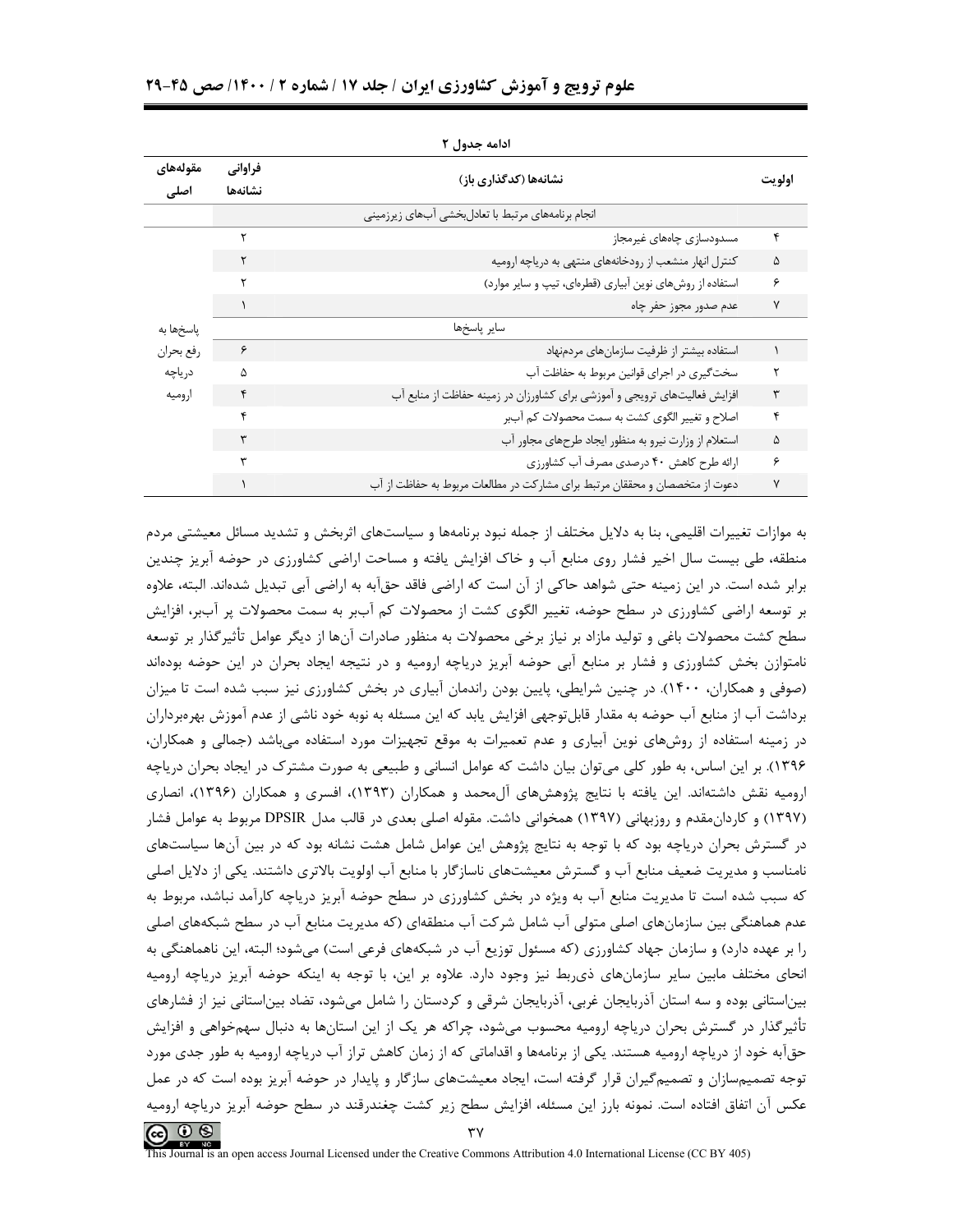تحلیل وضعیت بحران حوضه آبریز دریاچه ارومیه و ارائه راهکارهایی برای مدیریت پایدار آن:....

است، این در حالی است که از سالها قبل، نسبت به کاهش میزان کشت این محصول با توجه به مصرف بالای آب هشدار داده شده بود. در واقع، علیرغم محدودیت جدی منابع آب در منطقه، سیاستها و رویکردهای توسعهای نسنجیده، سبب توسعه غیرمفید اراضی کشاورزی و روند صعودی مصرف آب در این بخش شده است. به هر حال برنامه معیشت پایدار میتواند سهم بسزایی در تحقق هدف کاهش مصرف آب در بخش کشاورزی حوضه آبریز دریاچه داشته باشد. هرچند، ضروری است محدوده اقدامات این برنامه گستردهتر شده و علاوه بر تغییر از کشتهای پر آببر کنونی به سوی کاشت محصولات کم آببر، شامل توسعه مشاغل غیر کشاورزی نیز شود. به طور قطع، هدف از این برنامه، جایگزینی کامل و از میان برداشتن فوری کشتهای پرآببر نیست؛ چراکه هرکدام از آنها در طول زنجیره خود، ارزش افزوده قابل توجهی خلق میکنند که قابل چشمپوشی نیست و بهتر است همراه با اصلاح نهادهها و روشها و در نتیجه افزایش بهرهوری، تولید آنها در بخشی از اراضی ادامه یابد. به بیان دیگر، هدف واقعی تغییر ترکیب کشت و دستیابی به یک تعادل و حد بهینه برای کاشت محصولات پرآببر در کنار محصولات کم آببر است. نتایج این بخش از پژوهش نیز با یافتههای انصاری (۱۳۹۷) و پاسپیتاساری و همکاران ( Puspitasari et al., 2020) همخوانی داشت.

نتايج پژوهش حاكي از آن بود كه وضعيت موجود درياچه به عنوان مقوله بعدي در قالب مدل DPSIR در بردارنده چهار نشانه بود که در بین آنها، کاهش سطح تراز دریاچه اولویت بیشتری داشت. در این خصوص، بررسیهای نشان میدهد که میانگین مجموع منابع آب سطحی ورودی به دریاچه ارومیه از ۴۹۳۹ میلیون مترمکعب تا سال ۱۳۷۵ به ۲۴۴۰ تا سال ۱۳۹۵ کاهش یافته است؛ در واقع میانگین حجم منابع آب سطحی ورودی به دریاچه در دوره ۲۰ ساله اخیر در حدود ۲۵۰۰ میلیون مترمکعب کاهش داشته است. این مقدار کاهش در میزان رواناب ورودی از رودخانهها تأثیر قابل ملاحظهای در کاهش تراز دریاچه و همچنین کاهش حجم آب ورودی به پیکره آبی دریاچه ارومیه به دلیل افزایش میزان تلفات در مسیر داشته است (صوفی و همکاران، ۱۳۹۹). در این زمینه، مشکل اصلی این است که مجموعه مصرفکنندگان به طور مرتب آب را از حوضه تغذیهکننده دریاچه برداشت میکنند و در نتیجه خروجیها همواره به مراتب بیشتر از ورودهای آب به دریاچه است که این مسئله همان طور که اشاره شد سبب شده است تا تراز آب دریاچه طے سال۱های اخیر به طور مداوم کاهش پیدا کند (احمدیان و اصغری، ۱۳۹۲). در مجموع، تغییرات رخ داده در سطح حوضه اًبریز دریاچه ارومیه منجر به خشک شدن بخش قابلتوجهی از مساحت دریاچه شده است (بابایی و همکاران، ۱۳۹۶)، به نحوی که در حال حاضر تنها در حدود پنج الی ده درصد از مساحت ۵۷۰۰ کیلومتری حوضه آبریز باقیمانده است (دهقانی سانیج و همکاران، ۱۳۹۹). در مورد مقوله بعدی مدل DPSIR یعنی اثرات و پیامدهای ناشی از بحران دریاچه ارومیه نتایج نشان داد که این اثرات را میتوان در دو بعد زیستمحیطی و اجتماعی- اقتصادی دستهبندی کرد. با توجه به نتایج کسب شده، پیامدهای زیستمحیطی شامل پنج نشانه بود که در بین آنها، افزایش آلودگی هوا در اثر , یز گردها اولویت بالاتری داشت. در این مورد، نتایج مطالعات مختلف حاکی از آن است که یکی از اصلیترین اثرات خشک شدن دریاچه ارومیه در چند سال اخیر ایجاد ریزگردهای نمکی حاصل از خشک شدن دریاچه بوده است که سلامت و بهداشت جوامع محلی و کیفیت زمینهای کشاورزی را به شدت تحت تأثیر قرار داده است (زینالی و اصغری سراسکانرود، ۱۳۹۴). افزون بر این، پیامدهای اجتماعی و اقتصادی نیز دارای پنج نشانه بود که فشار روانی بر جوامع محلی در سطح حوضه و تحت تأثیر قرار گرفتن معیشت مردم به ویژه در بخش کشاورزی به ترتیب بالاترین اولویت را داشتند. در این خصوص، اینگونه میتوان استدلال کرد که به دنبال كاهش آب درياچه اروميه و اثرات منفي ناشي از آن، جوامع محلي به دليل وابسته بودن معيشت و محل زندگي شان به حوضه آبریز، امنیت روانی خود را از دست دادهاند و همیشه از خشک شدن دریاچه به عنوان یک از چالشهای پیش رو در آینده نزدیک یاد می کنند. به هر حال از آنجایی که فعالیتهای شغلی بیشتر جمعیت روستایی حوضه آبریز دریاچه ارومیه وابسته به کشاورزی است، خشک شدن دریاچه کیفیت زمینهای کشاورزی و تأمین آب را به شکل منفی تحتالشعاع قرار داده و در نتیجه، معیشت روزمره کشاورزان را دچار مشکل کرده است. نتایج این بخش از پژوهش و اهمیت اثرات زیستمحیطی و اجتماعی- اقتصادی در پژوهشهای آلمحمد و همکاران (۱۳۹۳) و اسکریبان و همکاران (Scriban *et al.,* 2019) نیز مورد تأیید قرار گرفته است.

در نهایت، آخرین مقوله اصلی مدل DPSIR مربوط به عامل پاسخها به رفع بحران دریاچه ارومیه بود که این مقوله دارای سه مقوله فرعی بود؛ بخش اول مربوط به شکل گیری سازمانها و نهادهای جدید با چهار نشانه بود که در بین آنها، تشکیل ستاد احیای دریاچه ارومیه اولویت بالاتری داشت. در پی کاهش شدید آب دریاچه و در راستای مقابله با آن، ستاد احیای دریاچه ارومیه در سال  $\circledcirc$   $\circledcirc$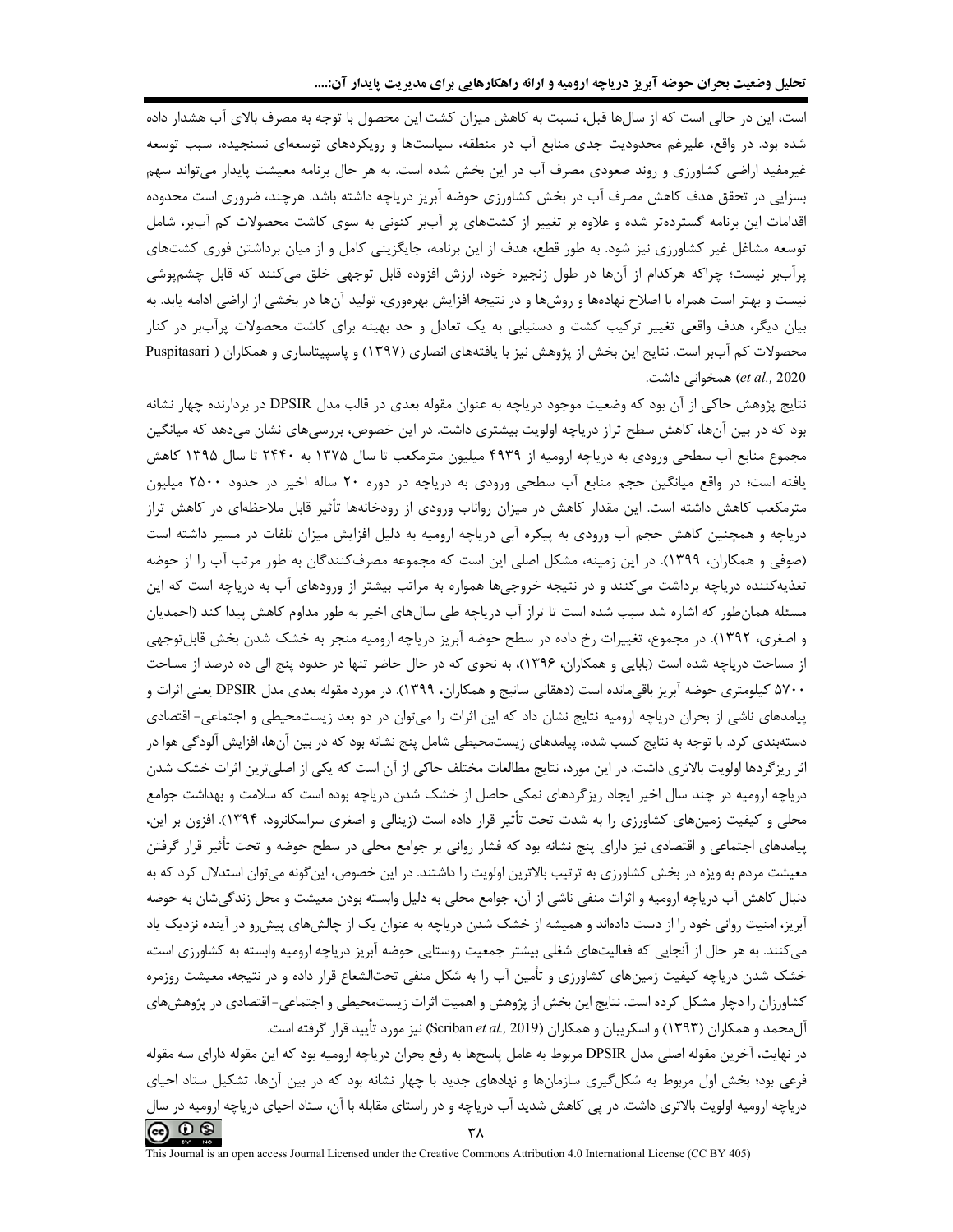# علوم ترویج و آموزش کشاورزی ایران / جلد ۱۷ / شماره ۲ / ۱۴۰۰/ صص ۴۵-۲۹

۱۳۹۲ به ریاست معاون اول رئیسجمهور تشکیل شد. با وجود اینکه برخی از سازمانهای استانی به دلیل همپوشانی و دخالت در وظایف سازمانی، تشکیل ستاد احیا را به شدت مورد انتقاد قرار دادند، ولی بررسی شواهد نشان می دهد که تشکیل این ستاد به عنوان یک نهاد فرابخشی توانسته است به طور قابل توجهی به هماهنگی بین سازمانی و درون استانی کمک کند. همچنین، در بین نشانههای مقوله فرعی دوم یعنی تعادل بخشی آبهای زیرزمینی، نصب کنتورهای هوشمند و حجمی در چاههای مورد استفاده برای کشاورزی بالاترین اولویت را به دست آورده بود. نصب کنتورهای هوشمند و حجمی در چاههای مورد استفاده برای کشاورزی یکی از مصوبات ستاد احیای دریاچه بود، ولی در عین حال این طرح دارای برخی ایرادات به ویژه از نظر تأمین مالی بود؛ به عبارت دیگر، با توجه به اینکه هزینه تهیه و نصب کنتورها عمدتاً بر عهده خود کشاورزان بود، این مسئله در عمل موجب مقاومت برخی از آنها برای پذیرش طرح شد. در نهایت، در مقوله فرعی سوم (یعنی سایر پاسخها) با هفت نشانه، استفاده بیشتر از ظرفیت سازمانهای مردمنهاد اولویت بالاتری داشت. یکی از پتانسیلها و ظرفیتهای مناسبی که در سطح حوضه آبریز دریاچه ارومیه طی سالهای اخیر شکل گرفته، تشکیل و تقویت سازمانهای مردمنهاد فعال در حوزه مسائل زیستمحیطی بوده است، به طوری که بر اساس آمار موجود، ۱۲ سازمان مردمنهاد زیستمحیطی در راستای احیای دریاچه ارومیه تشکیل شده است (سیاح و حقیقی، ۱۳۹۹). به هر حال با توجه به جایگاه سازمانهای مردمنهاد، در صورت برنامهریزی و جهتدهی مناسب و با تکیه بر ظرفیتهای انسانی و سرمایههای اجتماعی، این تشکلها میتوانند نقش پررنگی را در پیشگامی اجرای برنامهها و اقدامات سیاسی مرتبط با حفاظت از محیطزیست، آموزش و اطلاع رسانی و جلب مشارکت جوامع محلی در راستای احیای دریاچه ارومیه ایفا کنند (ابدی و همکاران، ۱۳۹۶؛ Abadi, 2019).

## نتیجهگیری و پیشنهادها

این پژوهش با هدف اصلی «تحلیل وضعیت بحران حوضه آبریز دریاچه ارومیه و ارائه راهکارهایی برای مدیریت پایدار آن با استفاده از مدل DPSIR» انجام گرفت. به طور كلي، با توجه به ماهيت علّى- معلولي مدل DPSIR مي توان نتيجه گرفت كه نیروهای محرک به ویژه تغییرات اقلیمی و توسعه اراضی کشاورزی در حوضه آبریز دریاچه ارومیه به همراه پایین بودن سطح شناخت و آگاهی کشاورزان از تکنیکهای کشاورزی پایدار به واسطه فشارهایی همچون سیاستهای نامناسب و مدیریت ضعیف منابع آب و گسترش معیشتهای ناسازگار با منابع آب در منطقه منجر به ایجاد تغییرات منفی در وضعیت دریاچه ارومیه شده است، به نحوی که طی سالهای اخیر سطح تراز دریاچه به میزان قابلتوجهی کاهش یافته و بخش زیادی از مساحت حوضه آبریز خشک شده است. شکل گیری چنین وضعیتی به صورت زنجیروار پیامدها و اثرات پرشماری را در ابعاد زیستمحیطی (همچون افزایش آلودگی هوا در اثر ریزگردها، خسارات اکولوژیکی و کاهش تنوع زیستی و غیره) و اجتماعی-اقتصادی (همچون فشار روانی بر جوامع محلی در سطح حوضه دریاچه ارومیه، تحت تأثیر قرار گرفتن معیشت مردم به خصوص در بخش کشاورزی و سایر موارد) به دنبال داشته است که ضروری است به منظور کاهش شدت چنین اثرات و یپامدهایی، پاسخها و راهکارهای مناسبی در راستای مدیریت پایدار حوضه آبریز در نظر گرفته شوند. در این خصوص، مهمترین پاسخها به رفع بحران دریاچه ارومیه و مدیریت پایدار آن شامل شکلگیری سازمانها و نهادهای جدید، انجام برنامههای مرتبط با تعادلبخشی آبهای زیرزمینی و برخی راهکارهای مرتبط دیگر همچون استفاده بیشتر از ظرفیت سازمانهای مردمنهاد، سختگیری در اجرای قوانین مربوط به حفاظت آب و افزایش فعالیتهای ترویجی و آموزشی برای كشاورزان در زمينه حفاظت از منابع آب بودند.

در نهایت، با در نظر گرفتن یافتههای اصلی این پژوهش و متناسب با مؤلفههای پنجگانه مدل DPSIR، پیشنهادهای زیر ارائه مے شوند:

#### الف- نیروهای محرک

۱ – با توجه به اهمیت عامل "توسعه اراضی کشاورزی در حوضه آبریز دریاچه ارومیه" به عنوان یکی از نیروهای محرک اصلی ایجاد بحران دریاچه ارومیه، پیشنهاد میشود که مصوبه ستاد احیای دریاچه ارومیه در خصوص عدم توسعه اراضی کشاورزی و کاهش مصرف آب کشاورزی (کاهش ۴۰ درصدی) به صورت جدی در سطح هر سه استان واقع شده در حوضه آبریز دریاچه ارومیه شامل استانهای آذربایجان غربی، آذربایجان شرقی و کردستان اجرا شود. البته، در این خصوص تهیه و اجرای برنامههای افزایش بهرهوری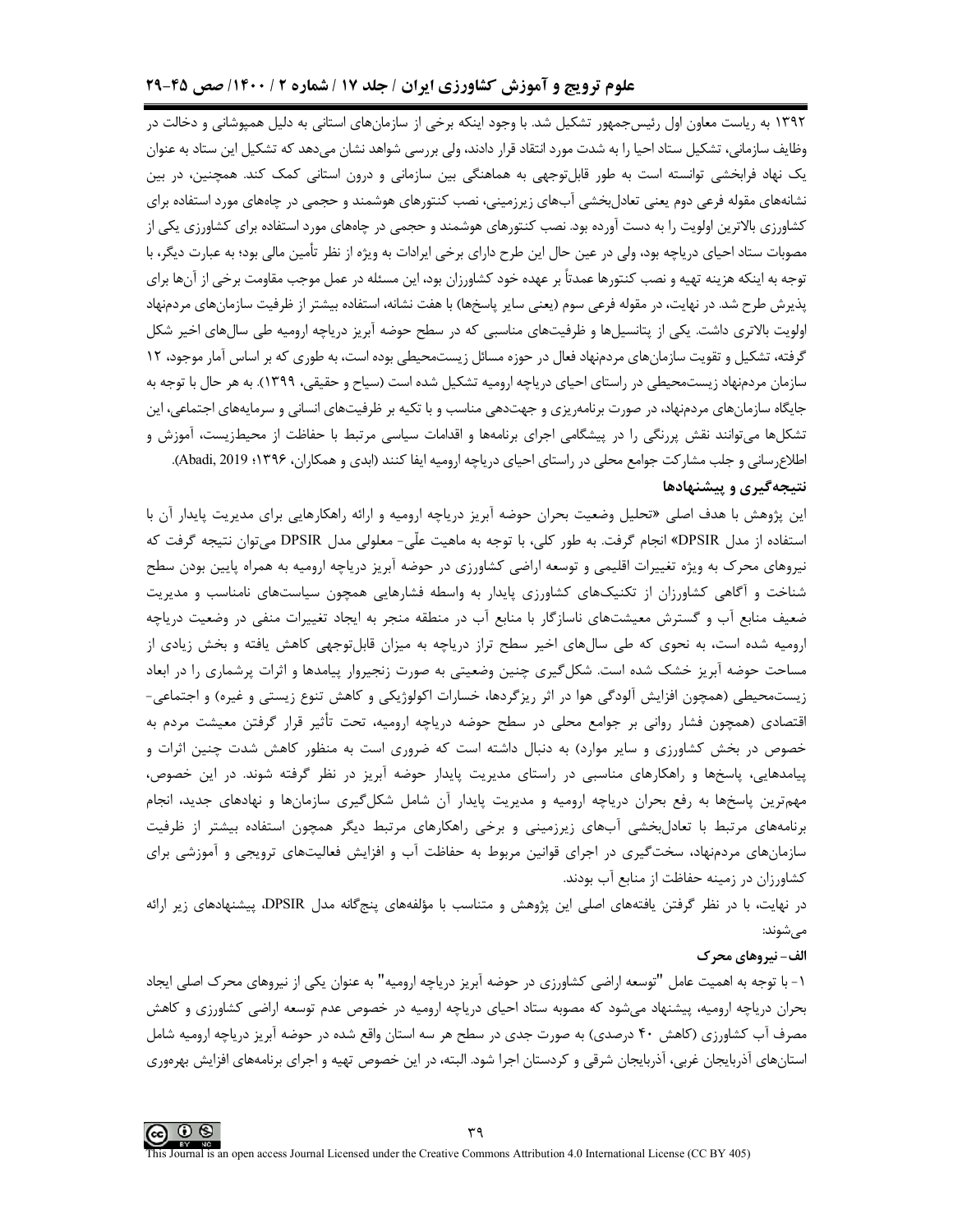مصرف منابع آب کشاورزی به ویژه از طریق تأمین سرمایه و فناوریهای مورد نیاز توسط دولت نیز میتواند نقش مهمی در کاهش .<br>میزان مصرف منابع آب و در نتیجه کمک به احیای دریاچه ارومیه داشته باشد.



نگاره ۲- نشانهها و مقولههای مربوط به عوامل مرتبط با وضعیت بحران دریاچه ارومیه بر اساس مدل DPSIR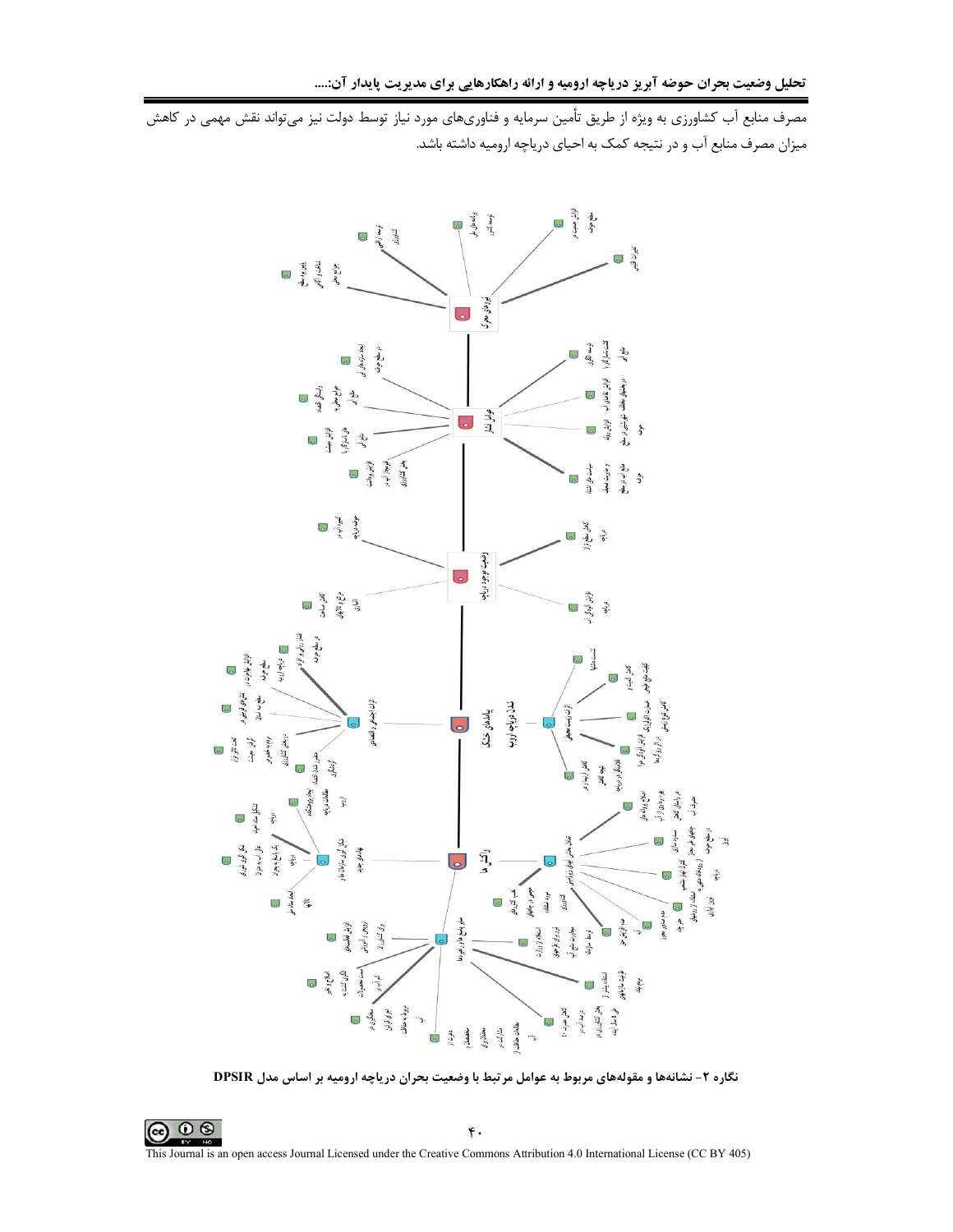۲- با توجه به اینکه "پایین بودن سطح شناخت و آگاهی کشاورزان حوضه آبریز دریاچه ارومیه نسبت به تکنیکهای کشاورزی پایدار" یکی از مهمترین نیروهای محرک ایجاد بحران دریاچه ارومیه بود، پیشنهاد میگردد که دورههای آموزشی و ترویجی به صورت هدفمند از طریق انجام نیازسنجے های مستمر برای کشاورزان در زمینه آشنایی بیشتر با تکنیکهای کشاورزی پایدار به ویژه کمخاکورزی و استفاده از شخم کمءمق، بهینه کردن ابعاد کرت آبیاری، استفاده از رقمهای بذر اصلاحشده و تسطیح مناسب زمین، طراحی و برگزار شود.

ب- عوامل فشار

۳- با توجه به نتایج پژوهش مبنی بر اهمیت عامل "گسترش معیشتهای ناسازگار با منابع آب" به عنوان یکی از نیروهای اصلی فشار در گسترش بحران دریاچه ارومیه، پیشنهاد میشود با شناسایی ظرفیتها و پتانسیلهای مختلف مناطق روستایی پیرامون دریاچه ارومیه بستر مورد نیاز جهت توسعه معیشتهای جایگزین و تنوع،خشی به فعالیتهای اقتصادی و منابع درآمدی خانوارهای روستایی از طریق فراهم کردن زمینه مشارکت روستاییان در فعالیتهای غیر کشاورزی فراهم شود. به طور قطع، توسعه چنین مشاغلی می¤واند ضمن کاهش فشار بر منابع آب و خاک، موجب بالا رفتن آستانه تحمل جامعه محلی در برابر نوسانات بازار محصولات کشاورزی و تغییرات اقلیمی (خشکسالی و دیگر پدیدههای طبیعی غیرمترقبه) شود.

۴- بر اساس نتایج این پژوهش مشخص شد که "نبود الگوی کشت بهینه" یکی از نیروهای اصلی فشار در گسترش بحران دریاچه ارومیه بود، از اینرو، پیشنهاد میشود با در نظر گرفتن معیشت جوامع محلی و در عین حال حفظ دریاچه ارومیه، الگویهای سازگار با منابع آب در سطح حوضه آبریز شناسایی شده و از طریق برنامههای ترویجی نسبت به معرفی آنها به بهرهبرداران و تشویق آنها به استفاده از این الگوها اقدام شود.

## ج-اثرات

۵– با توجه به اهمیت عامل "افزایش آلودگی هوا در اثر ریزگردها" به عنوان یکی از اثرات زیستمحیطی اصلی ناشی از بحران دریاچه ارومیه، شناسایی کانونهای تولید ریزگرد و تثبیت و مهار آنها به ویژه از طریق مالچپاشی، احیای پوشش گیاهی منطقه (شامل بوته-کاری و نهال کاری) و انجام عملیات قرق از دیگر پیشنهادهای این پژوهش است.

۶- با توجه به نتايج پژوهش و اهميت عامل "اثرات زيستمحيطي و اجتماعي- اقتصادي" ناشي از بحران درياچه اروميه، پيشنهاد می شود این اثرات به طور دقیق مورد آسیب شناسی قرار گرفته و متناسب با هر یک از ابعاد، برنامههای پیشگیری و کاهش ریسک اثرات محتمل تهيه و اجرا شود.

#### د– پاسخها

۷- با توجه به نتایج این پژوهش مبنی بر اهمیت عامل "نصب کنتورهای هوشمند و حجمی در چاههای مورد استفاده برای کشاورزی" به عنوان یکی از اصلی ترین پاسخها در رفع بحران دریاچه ارومیه پیشنهاد می شود به منظور تشویق کشاورزان به استفاده از این کنتورها حمایت و پشتیبانی لازم به ویژه با اعطای وام و تسهیلات مالی کافی انجام پذیرد. در این زمینه، به نظر می رسد چنانچه درصدی از تسهیلات به صورت بلاعوض برای تأمین هزینههای مقدماتی در اختیار کشاورزان کمدرآمد قرار داده شود یا زیرساختهای اولیه از طرف دولت فراهم شود، فرصت مناسبی برای استفاده از این فناوری در اختیار کشاورزان منطقه قرار خواهد گر فت.

۸– با توجه به اهمیت عامل "استفاده بیشتر از ظرفیت سازمانهای مردمنهاد" به عنوان یکی از پاسخهای اصلی در رفع بحران دریاچه ارومیه پیشنهاد میشود که به منظور تقویت مشارکت بخشهای غیردولتی و سمنهای زیستمحیطی در احیای دریاچه ارومیه از ظرفیتها و پتانسیلهای این تشکلها برای ارائه آموزشها و خدمات مشاورهای مرتبط به کشاورزان، مدیریت تضاد منابع آب و تسهیل ارتباط بین کشاورزان و سازمانهای دولتی بهره گرفته شود.

منابع

آل،حمد، س.، ملک،حمدی، ب.، یاوری، ا.، و پزدان بناه، م. (۱۳۹۳). سیاستگذاری حکمرانی و مدیریت پایدار منابع آب سرزمین در حوضه آبریز ارومیه. *مجله راهبرد*، دوره ۲۳، شماره ۷۲، صص ۱۷۹-۱۵۱.

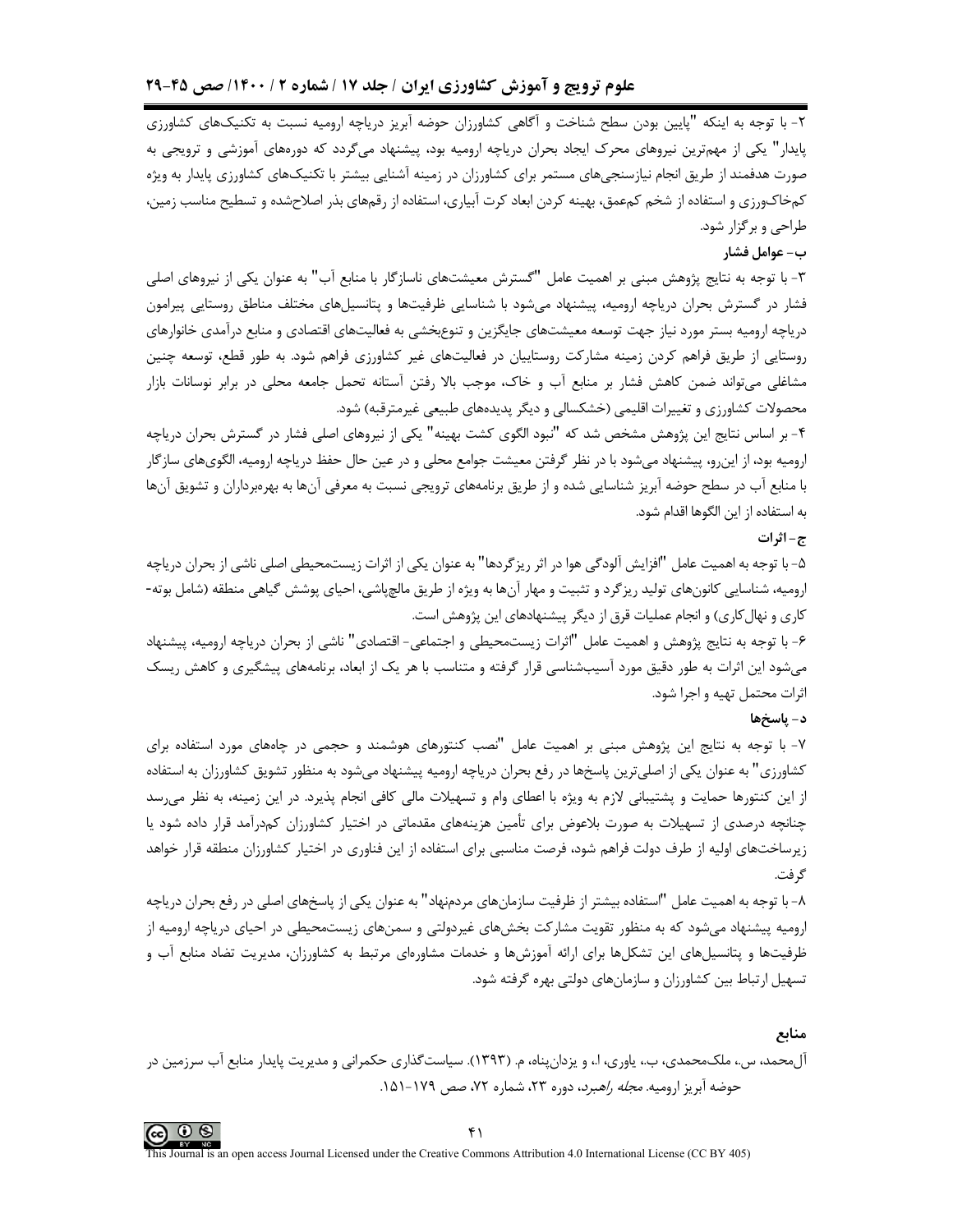تحلیل وضعیت بحران حوضه آبریز دریاچه ارومیه و ارائه راهکارهایی برای مدیریت پایدار آن:....

ابدی، ب.، جلالی، م.، و موسوی، ب. (۱۳۹۶). تحلیل مسیر رفتار حفاظت از مناب آب در بخش کشاورزی و احیای دریاچه ارومیه: مورد مطالعه کشاورزان حوضه جنوبی دریاچه ارومیه. *مجله علوم ترویج و آموزش کشاورزی ایران*، دوره ۱۳، شماره ۲. صص, ۲۶۸–۲۵۱.

ابراهيمي سرينديزج، ا.، و ضرغامي، م. (١٣٩۶). مقايسه تأثير سياستهاي احياء تحت تأثير تغييرات اقليم به كمك پويايي سيستمها؛ مطالعه موردی زیستبوم دریاچه ارومیه. *مجله تحقیقات منابع آب ایران*، دوره ۱۳، شماره ۴، صص ۸۲–۷۳.

احمدیان، م. ع.، و اصغری، س. (۱۳۹۲). عواقب زیستمحیطی کاهش سطح آب دریاچه ارومیه و راهکارهای نجات آن. *مجله* جغرافیای سرزمین، دوره ۱۰، شماره ۴۰، صص ۹۶-۸۱.

افسري، ع. ح.، حاجي ناصري، س.، فاضلي، م.، و فيرحي، د. (١٣٩۶). مدل داده بنياد بررسي جامعهشناختي حكمراني آب در بحران درياچه اروميه. *مجله مطالعات راهبردي سياست گذاري عمومي،* دوره ۷، شماره ۲۵، صص ۷۲-۵۳.

انصاری، ا. (۱۳۹۷). ارزیابی و شناخت وضعیت محیطزیست تالاب میقان اراک جهت تدوین برنامه توسعه پایدار. *مجله پژوهشهای* محیط زیست، دوره ۹، شماره ۱۷، صص ۴۲-۲۹.

ایمان، م. ت.، و نوشادی، م. ر. (۱۳۹۰). تحلیل محتوای کیفی. *مجله پژوهش،* دوره ۳، شماره ۲، صص ۴۴-۱۵. بابایی، م.، قادری، ٫.، بدراق¿ژاد، ا.، و آزادفلاح، ز. (۱۳۹۶). شناسایی و اولویتبندی عوامل موثر بر خشک شدن دریاچه ارومیه بر

اساس مدل دلفی. *مجله جغرافیای طبیعی*، دوره ۱۰، شماره ۳۵، صص ۱۱۴-۱۰۱.

- جمالي، ر.، بشارت، س.، پاسي، م.، و اميرپور ديلمي، ا. (١٣٩۶). ارزيابي راندمانهاي آبياري، كارآيي مصرف و بهرهوري آب در حوضه دریاچه ارومیه (مطالعه موردی شبکه آبیاری و زهکشی زرینهرود). *علوم آب و خاک (علوم و فنون کشاورزی و منابع* طبیعے)، دورہ ۲۲، شمارہ ۳، صص ۱۳۰-۱۱۷.
- حافظپرست، م،، عراقیiژاد، ش.، و شریفآذری. س. (۱۳۹۴). معیارهای پایداری در ارزیابی مدیریت یکپارچه منابع آب حوضه آبریز ارس بر اساس رویکرد DPSIR *مجله پژوهش های حفاظت آب و خاک*، دوره ۲۲، شماره ۲، صص ۷۷-۶۱.
- حلاجي، ف، قدمي، م،، و متولي، ص. (١٣٩۵). ارزيابي ظرفيتهاي توسعه اكوسيستم در حوضه درياچه اروميه با تأكيد بر اجتماع محلي. مجله مطالعات توسعه اجتماعي- فرهنگي، دوره ۵، شماره ۴، صص ۲۳۷-۲۱۵.
- حیدری، م.، لطفعلیان، م.، تشکری، م.، و ولیپور، ا. (۱۳۹۵). تجزیه و تحلیل مدیریت بهرهبرداری از جنگل در زاگرس شمالی (بررسی موردی: شهرستان بانه). *مجله جنگل ایران*، دوره ۸، شماره ۳، صص ۳۱۱-۳۱۳.
- .<br>خطیبی، ع.، دانهکار، ا.، پورابراهیم، ش.، و وحید، م. (۱۳۹۴). معرفی مدل DPSIR و قابلیت کاربرد آن در تصمیمگیریهای محیطزیستی. *مجله انسان و محیطزیست*، شماره ۳۵، صص ۷۹-۶۵.
- دفتر طرح حفاظت از تالابهای ایران (۱۴۰۰). ارزیابی اجتماعی- اقتصادی فازهای ششم و هفتم پروژه «همکاری در احیای دریاچه ارومیه از طریق مشارکت جوامع محلی در استقرار *کشاورزی پایدار و حفاظت از تنوع زیستی».* گزارش پژوهشی (منتشر نشده)، دفتر طرح حفاطت از تالابهای ایران، تهران.
- دنسکامب، م. (۱۴۰۰). *راهنمای پژوهش خوب در پروژههای تحقیقات اجتماعی کوچکمقیاس*. ترجمه: روحاله رضائی و لیلا صفا. زنجان: انتشارات دانشگاه زنجان.
- دهقاني سانيج، ح.، ميرلطفي، م.، و طايفه <sub>(</sub>ضائي، ح. (١٣٩٩). *شناسايي تكنيكهاي مؤثر بر كاهش آب ورودي به مزرعه و بهرهوري آب كشاورزي (در حوضه آبريز درياچه اروميه)*. تهران: انتشارات دفتر طرح حفاظت از تالابهاي ايران.
	- ذولفقاريان، م. S، و لطيفي، م. (١٣٩٠). *نظريه پردازي داده بنياد با نرمافزار NVivo8* تهران: انتشارات دانشگاه امام صادق (ع).
- رزمی، ح.، شمس، ع.، و مولائی، م. (١٣٩٨). كاربرد نظريه داده بنياد در تحليل تأثير خشک شدن درياچه اروميه بر معيشت خانوارهای روستایی حوضه دریاچه ارومیه. *مجله علوم ترویج و آموزش کشاورزی ایران*، دوره ۱۵، شماره ۲، صص.  $11 - P71$
- رضایان، ا.، و رضایان، ع. ح. (۱۳۹۵). آیندهپژوهی بحران آب در ایران به روش سناریوپردازی. *مجله اکوهیدرولوژی*، دوره ۳، شماره ۱، صص ۱۷-۱.

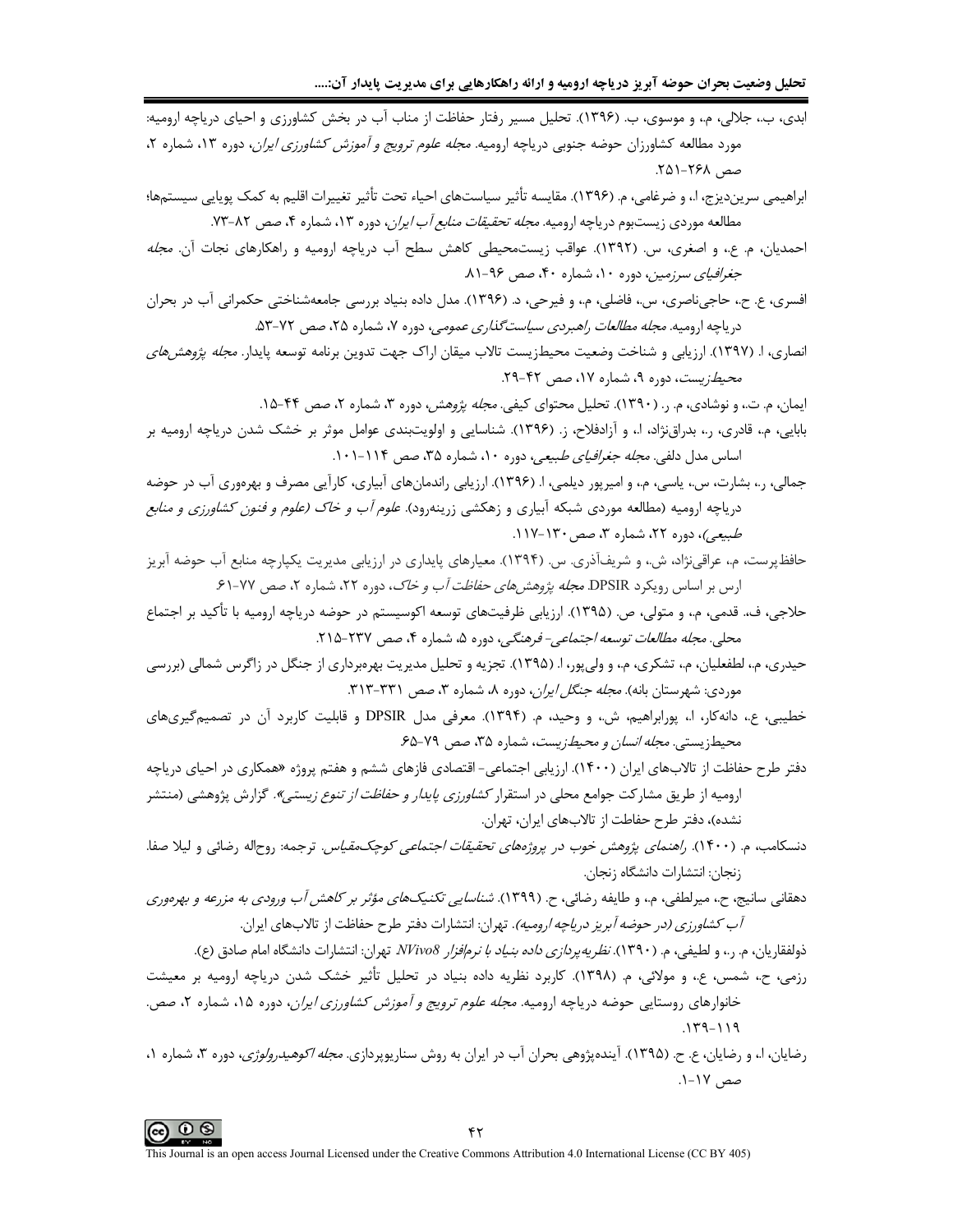- زليخائي سيار، ل.، نادري مهدئي، ن.، و موحدي، ر. (١٣٩٨). طراحي الگوي مديريت پايدار آب كشاورزي با استفاده از مدل DPSIR (مطالعه موردی استان همدان). *مجله دانش کشاورزی و تولید پایدا*ر، دوره ۲۹، شماره ۴، صص ۲۷۶-۲۴۷. زینالی، ب،، و اصغری سراسکانرود، ص. (۱۳۹۴). بررسی تغییرات خط ساحلی تراز آب دریاچه ارومیه و تأثیر آن بر شهرهای واقع در حوضه آن. *مجله پژوهش های بوم شناسی شهری*، دوره ۳، شماره ۲، صص ۱۱۶-۱۰۳.
- سیاح مفضلی، ا.، و سادات رحمتی، ف. (۱۳۹۶). *الگوسازی مشارکت جوامع محلی در احیای دریاچه ارومیه از طریق استقرار كشاورزي پايدار*. تهران: انتشارات مهرصادق.
- سیاح، س.، و حقیقی، ه. (۱۳۹۹). *مشارکت مردم برای نجات دریاچه ارومیه*. گزارش اینفوگرافیک، دفتر طرح حفاظت از تالابهای ايران، تهران.
- شاهي، ا.، زبردست، ل.، و صالحي، ا. (١٣٩٧). تحليل عوامل مؤثر در وضعيت محيطزيست انساني شهر تهران بر اساس مدل DPSIR. مجله پژوهشهای جغرافیای انسانی، دوره ۵۰، شماره ۲، صص ۲۹۵-۲۷۷.
- شفائی، س.، شفائی، س.، و کیارستمی، ک. (۱۳۹۱). مدیریت زیستمحیطی منابع آب با نگرشی ویژه به دریاچه ارومیه. *مجله* زمین شناسی محیط زیست، دوره ۶، شماره ۲۱، صص ۱۱۴-۱۰۳.
- صوفی، م.، علیجانی، ب.، برنا، ر.، و اسدیان، ف. (۱۳۹۹). مدل سازی هیدرواقلیمی نوسانات تراز دریاچه ارومیه*. مجله تحقیقات منابع* آب/یران، دوره ۱۶، شماره ۱، صص ۳۹۳-۳۸۰.
- صوفی، م.، علیجانی، ب.، برنا، ر.، و اسدیان، ف. (۱۴۰۰). پیشبینی تغییرات احتمالی کاربری اراضی حوضه دریاچه ارومیه بر اساس دادههای سنجش از دور. *مجله فضای جغرافیایی*، دوره ۲۱، شماره ۷۵، صص ۷۴-۵۵.
- عباسپور، م.، عابدي، ز.، وفايينژاد، ع.، طباطبايي زدي، ر.، و شريعتمداري، آ. (۱۳۹۴). بررسي مدل DPSIR بر اكوسيستم درياچه ارومیه. مجموعه مقالات دومین همایش یافتههای نوین در محیطزیست و اکوسیستمهای کشاورزی، تهران، ۱۹ شهریور، صص ١٠-١.
- عباسزاده، م. (۱۳۹۱). تأملي بر اعتبار و پايايي در تحقيقات كيفي. *مجله جامعهشناسي كاربردي*، دوره ۲۳، شماره ۱، صص ۳۴-۱۹. عمرانیانخراسانی، ح. (۱۳۹۳). حکمرانی خوب و مدیریت آب. *مجله آب و توسعه پایدار*، دوره ۱، شماره ۳، صص ۹۵-۹۴.
- غفوریخرانق، س.، بنیحبیب، م.ا.، و جوادی، س. (۱۳۹۸). چالشها و راهکارهای اصلاحی حکمرانی آب زیرزمینی در دشت یزد-اردكان با استفاده از مدل DPSIR *مجله اكوهيدرولوژى،* دوره ۶، شماره ۴، صص ۱۰۴۳-۱۰۲۹.
- کاردان،مقدم، ح.، و روزبهانی، ع. (۱۳۹۷). ارزیابی ساختار DPSIR جهت تعادل بخشی منابع آب زیرزمینی با تصمیم گیری چندمعیاره و مشاركت ذينفعان. *مجله آبخوان و قنات*، دوره ٢، شماره ١، صص ٣٩-٢٩.
- کمیته سیاستگذاری دانشگاه شریف (۱۳۹۷). مجموعه پروژههای کمیته اجتماعی ستاد احیای دریاچه ارومیه. گزارش پژوهشی، دانشگاه صنعتی شریف، تهران.
- گودرزی، م.، صلاحی، ب.، و حسینی، س.ا. (۱۳۹۴). بررسی تأثیر تغییرات اقلیمی بر تغییرات رواناب سطحی (مطالعهٔ موردی: حوضه آبریز دریاچه ارومیه). *مجله اکوهیدرولوژی،* دوره ۲، شماره ۲، صص ۱۸۹-۱۷۵.
- لیث، ن.، رستمی، ف.، و علی،یگی، اج. (۱۴۰۰). تحلیل ادراک کشاورزان حوضه آبریز دریاچه ارومیه از خشکسالی و اثرات آن (مورد مطالعه: شهرستان میاندوآب). *مجله پژوهش های جغرافیایی*، دوره ۵۳، شماره ۳، صص ۹۷۶-۹۵۷.
- محمدپور، ا. (۱۳۸۹). ارزیابی کیفیت در تحقیق کیفی: اصول و راهبردهای اعتباریابی و تعمیمپذیری. *مجله علوم اجتماعی، دوره ۱۲*، شماره ۴۸، صص ۱۰۵-۷۳.
- محمدزاده، ل، غنیان، م، شادکام تربتی، س.، و مرزبان، ا. (۱۳۹۹). شناسایی عوامل مؤثر در تغییر کاربری اراضی کشاورزی در حوضه جنوبی أبریز دریاچه ارومیه: تحلیل رفتار بهرهبرداران. مجله *علوم ترویج و آموزش کشاورزی ایران*، دوره ۱۶، شماره ۱، صص ۲۳۴-۲۲۱.
- يادگاري، آ.، يوسفي، ع.، و اميني، اميرمظفر (١٣٩٧). تحليل نهادي ساختار حكمراني آب در حوضه زايندهرود. *مجله تحقيقات منابع* آب/یران، دوره ۱۴، شماره ۱، صص ۱۹۷-۱۸۴.

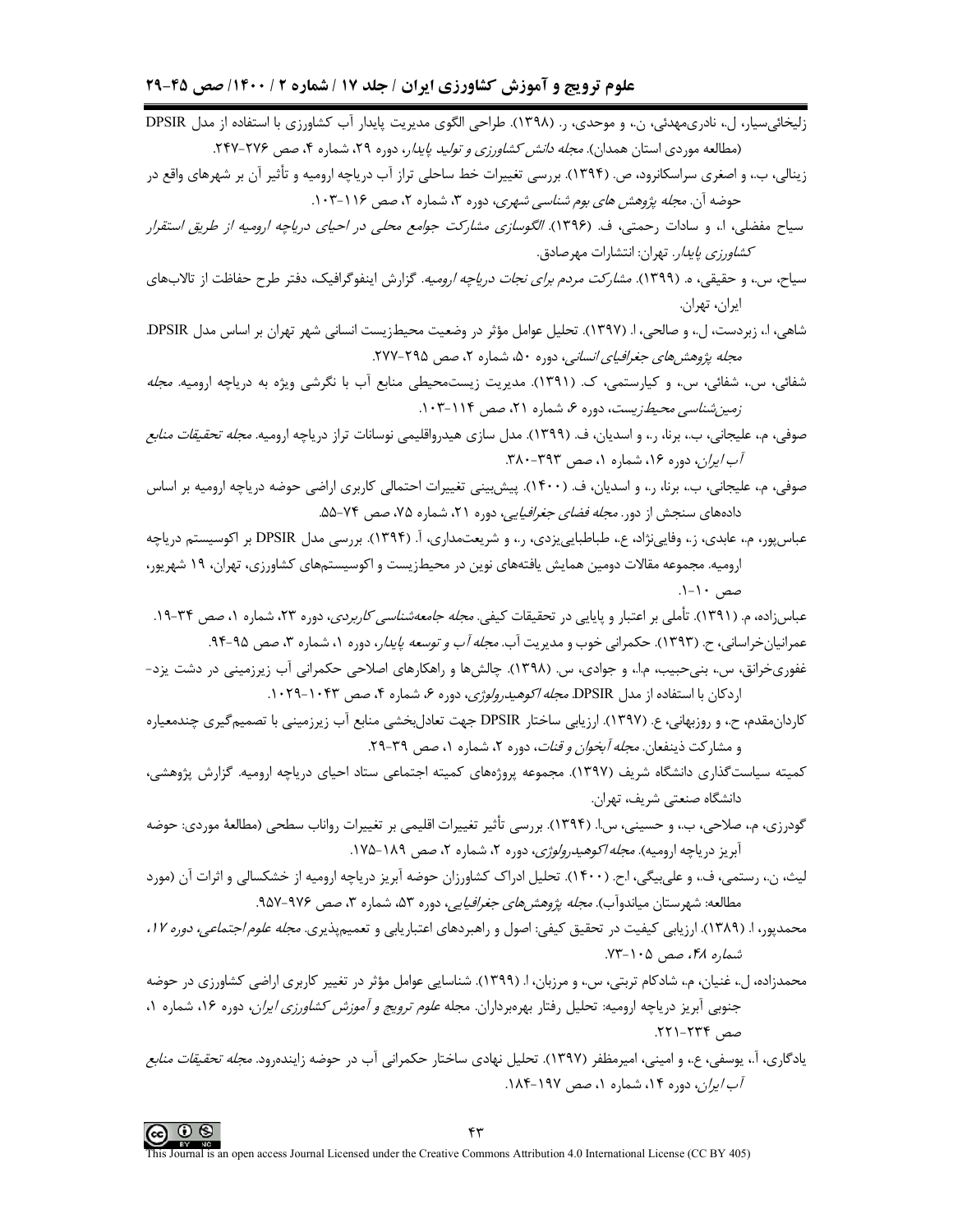- Abadi, B. (2019). How agriculture contributes to reviving the endangered ecosystem of LakeUrmia? The case of agricultural systems in northwestern Iran. *Journal of Environmental Management,* 236, 54-67.
- Ebrahimi Sarindizaj, E., and Zarghami, M. (2019). Sustainability assessment of restoration plans under climate change by using system dynamics: A pplication on Urmia Lake, Iran. *Journal of Water and Climate Change*, 10(4), 938-952.
- Goharian, E., and Azizipour, M. (2020). Integrated water resources management in Iran. In: *Integrated water resource management* (pp. 101-114). Springer, Cham.
- Grafton, R. Q., Garrick, D., Manero, A., and Do, T.N. (2019). The water governance reform framework: Overview and applications to Australia, Mexico, Tanzania, USA and Vietnam. *Water*, 11(1), 137-159.
- Hickey, G., and Kipping, C. (1996). Issues in research: a multi-stage approach to the coding of data form open- ended questions. *Nurse Researcher*, 4, 81-91.
- Hsieh, H.F., and Shannon, S.E. (2005). Three approaches to qualitative content analysis. *Qualitative Health Research*, 15(9), 1277-1288.
- Kendra, J., Knowles, S. G., and Wachtendorf, T. (2019). Introduction: the new environmental crisis. In: *Disaster Research and the Second Environmental Crisis*, (pp. 1-18). Springer, Cham.
- Kondracki, L., Wellman, S., and Amundson, R. (2002). Content analysis: Review of methods and their applications in nutrition education. *Journal of Nutrition Education and Behavior*, 34(4), 224-230.
- Mayring, P. (2005). Qualitative content analysis. *Forum: Qualitative Social Research*, 1(2), 1-8.
- McNabb, D.E. (2017). Integrated water resource management. In: *Water resource management*. Palgrave Macmillan, (pp. 329-349). Cham.
- Oppeltova, P., and Novak, J. (2020). Protection of water resources. In: *Assessment and protection of water resources in the Czech Republic* (pp. 145-173). Springer, Cham.
- Puspitasari, A. I., Pradana, H. A., Novita, E., Purnomo, B. H., and Rini, T. S. (2020). Environmental risk analysis of The Bedadung watershed by using DPSIR. In: IOP conference series: *Earth and environmental science*, 485(1), 1-12.
- Scriban, R. E., Nichiforel, L., Bouriaud, L. G., Barnoaiea, I., Cosofret, V. C., and Barbu, C. O. (2019). Governance of the forest restitution process in Romania: An application of the DPSIR model. *Forest Policy and Economics*, 99, 59-67.
- Sun, Y., Liu, S., Shi, F., An, Y., Li, M., and Liu, Y. (2020). Spatio-temporal variations and coupling of human activity intensity and ecosystem services based on the four-quadrant model on the Qinghai-Tibet Plateau. *Science of the Total Environment*, 743, 140721.
- Taheri, M., Emadzadeh, M., Gholizadeh, M., Tajrishi, M., Ahmadi, M., and Moradi, M. (2019). Investigating the temporal and spatial variations of water consumption in Urmia Lake River Basin considering the climate and anthropogenic effects on the agriculture in the basin. *Agricultural Water Management*, 213, 782-791.
- Vannevel, R. (2018). Using DPSIR and balances to support water governance. *Water*, 10(2), 1-17.
- Wiek, A., and Larson, K. L. (2012). Water, people, and sustainability a systems framework for analyzing and assessing water governance regimes. *Water Resources Management*, 26(11), 3153-3171.
- Yuan, Z., Wu, D., Niu, L., Ma, X., Li, Y., Hillman, A. L., Abbott, M. B., and Zhou, A. (2021). Contrasting ecosystem responses to climatic events and human activity revealed by a sedimentary record from Lake Yilong, southwestern China. *Science of the Total Environment*, 783, 146922.
- Zhang, D., Shen, J., and Sun, F. (2020). Evaluation of water environment performance based on a DPSIR-SBM-Tobit model. *KSCE Journal of Civil Engineering*, 24(5), 1641-1654.
- Zhao, H., Wei, Y., Ding, M., Zhao, Y., and Zhang, Z. (2020). Farmers' perceptions of water use for social equality, economic development and environmental protection in a water-stressed region. *International Journal of River Basin Management*, 18(4), 407-414.